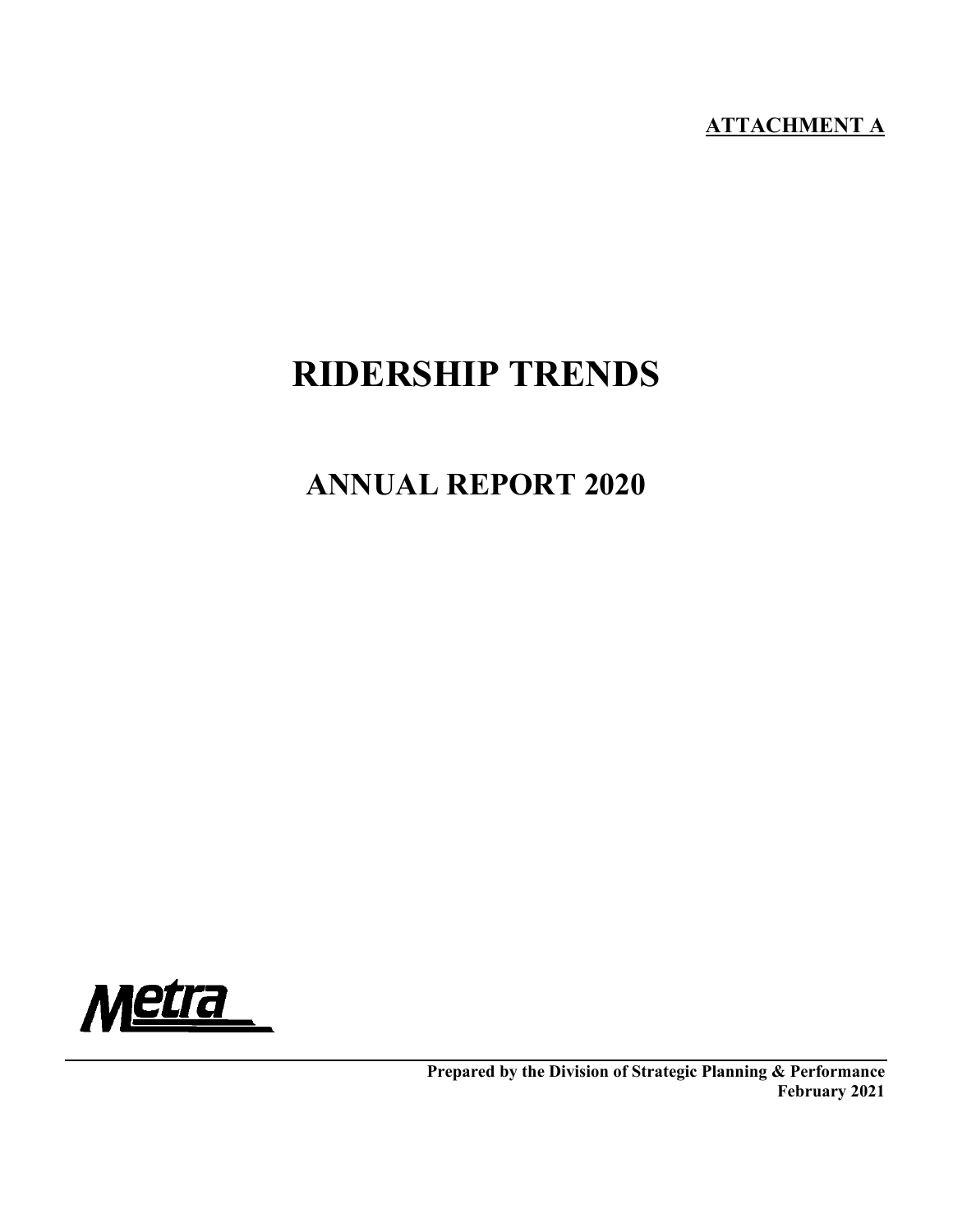#### **I. OVERVIEW**

This report details the trends that influenced Metra system ridership in 2020. Metra is the Commuter Rail Division of the Regional Transportation Authority and provides commuter rail passenger service on eleven service lines throughout metropolitan Chicago (see Figure 1). Ridership is estimated on a monthly basis based on the number and types of tickets sold.

January and February 2020 saw a combined 1.5 percent ridership increase over 2019. Given this start, mild weather, and a few service initiatives, ridership trends were positive. From the middle of March through the end of the year, most office workers worked from home and all major and minor venues were closed in response to the COVID-19 pandemic. Metra recorded its lowest historical monthly ridership in April (down 97%).

Metra reduced its schedule to provide service for essential workers while monitoring and adding cars or trains to allow for social distancing on trains. Metra cleaning crews regularly disinfected coach cars and high traffic areas as stations and hand sanitizers were installed on the coach cars. Metra offered free rides to medical personnel until August. As people adapted, the State issued a mask requirement, and restrictions began to ease, ridership began slowly increasing during May. In June, Metra began to offer the \$10 All Day Pass which provided a discount to most riders and limited interactions between riders and front-line staff. Metra suspended its service

**Figure 1: 2020 Passenger Trips by Line (Millions of Trips)**



June 1-2 amid civil unrest and operated with a limited schedule until June 8. Service returned, new trains were added, and ridership grew during the summer. By September, riders took 2.4 times as many trips as they did in April. After a second wave of COVID-19 cases in November, ridership declined through the remainder of the year.

Overall, Metra provided an estimated 18.6 million passenger trips in 2020, which is 74.8% unfavorable to the budgeted forecast of 73.8 million passenger trips. When compared to 2019, ridership decreased 74.9 percent. The 18.6 million passenger trips reported in 2020 is the lowest observed ridership in Metra history.



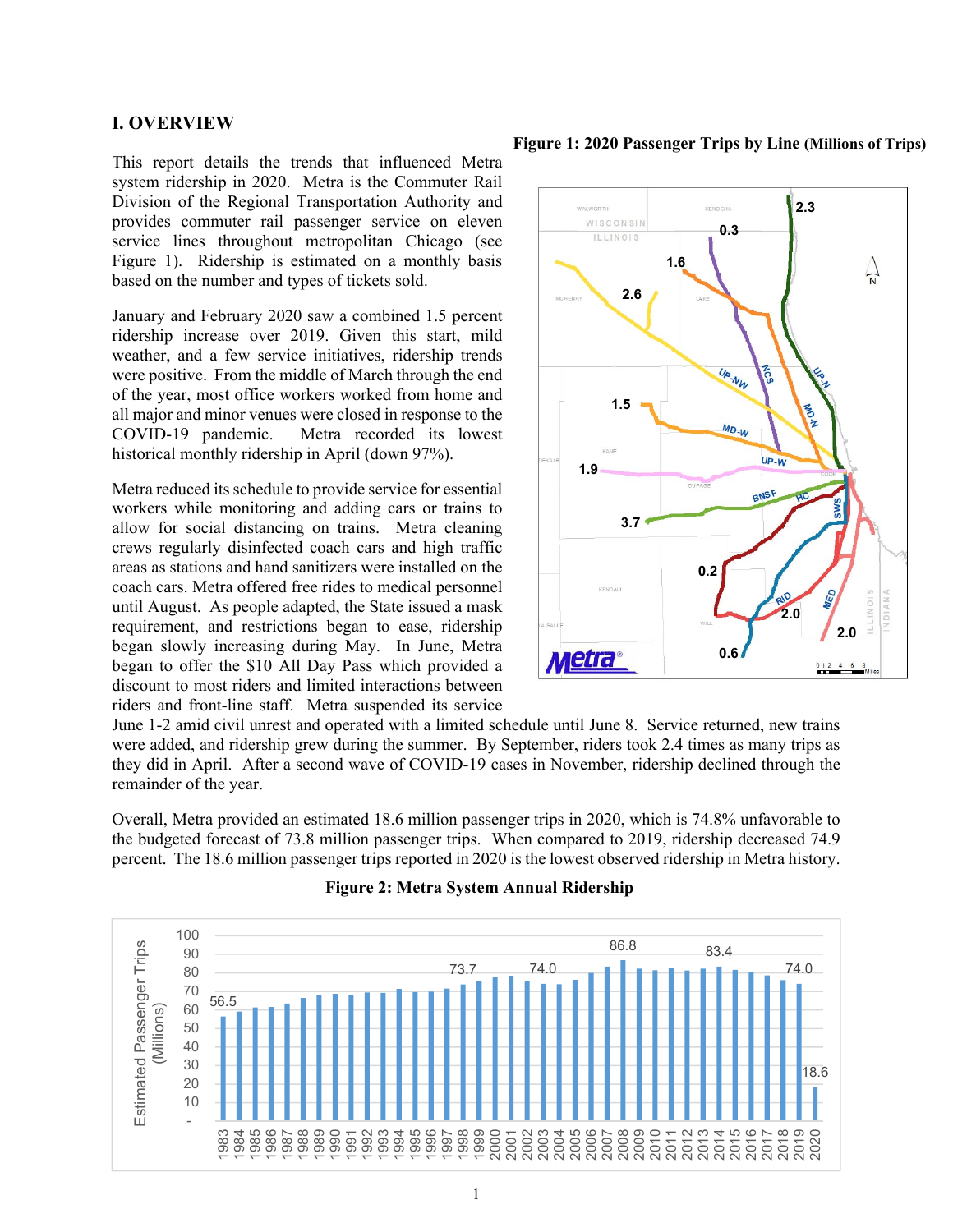## **II. 2020 RIDERSHIP TRENDS**

In 2020, estimated passenger trips were 18,611,311, a decrease of 55,432,205 (74.9 percent) and 74.8 percent unfavorable to budget.

| <b>Month</b>        | 2019 Actual | 2020 Budget | 2020 Actual | <b>Variance</b> |
|---------------------|-------------|-------------|-------------|-----------------|
| Jan                 | 5,850,211   | 5,900,000   | 5,957,474   | 1.0%            |
| Feb                 | 5,728,794   | 5,750,000   | 5,793,460   | 0.8%            |
| Mar                 | 6,039,955   | 6,060,000   | 2,467,184   | $-59.3%$        |
| Apr                 | 6,204,717   | 6,200,000   | 189,957     | $-96.9%$        |
| May                 | 6,275,574   | 5,905,000   | 228,488     | $-96.1%$        |
| Jun                 | 6,399,941   | 6,685,000   | 452,637     | $-93.2%$        |
| Jul                 | 6,525,517   | 6,430,000   | 621,440     | $-90.3%$        |
| Aug                 | 6,487,306   | 6,270,000   | 608,453     | $-90.3%$        |
| Sep                 | 6,244,080   | 6,375,000   | 652,805     | $-89.8%$        |
| Oct                 | 6,503,633   | 6,320,000   | 642,625     | $-89.8%$        |
| Nov                 | 6,023,680   | 5,980,000   | 499,709     | $-91.6%$        |
| Dec                 | 5,760,110   | 5,885,000   | 497,080     | $-91.6%$        |
| <b>Annual Total</b> | 74,043,516  | 73,760,000  | 18,611,311  | $-74.8%$        |

**Table 1: Estimated Passenger Trips Actual Compared to Budget** 

A large number of reimbursements were provided in March, on-board ticket validation was suspended in April and May, and the Union Pacific did not resume onboard ticket validation for the remainder of the year. Metra ridership in January and February was estimated based on ticket sales and legacy trip rate factors. In March, usage rates (trip rate factors or TRFs) calculated from mobile ticket users were applied to the number of tickets sold. In April and May, only conductor passenger counts were available to estimate ridership. Beginning in June and for the rest of the year, ridership was estimated based on TRFs applied to ticket sales for all lines except for the UP-N, UP-NW, and UP-W. For the UP lines, even though ticket validation at Ogilvie Transportation Center started September 28, passenger loads were used to estimate ridership for the remainder of the year for all three UP lines.

#### **Ridership by Quarter**

Estimated passenger trips decreased during all four quarters of 2020. Table 2 shows the changes in ridership between 2019 and 2020. Typically, the  $1<sup>st</sup>$  Quarter has the lowest ridership of the year. In 2020, the  $1<sup>st</sup>$ Quarter accounted for over 76% of the annual trips. A small rebound in ridership occurred in the  $3<sup>rd</sup>$  Quarter before a second increase in the number of COVID-19 cases coincided with another decrease in ridership.

| Quarter             | 2019       | 2020       | Change   |
|---------------------|------------|------------|----------|
| 1st                 | 17,618,960 | 14,218,118 | $-19.3%$ |
| 2 <sub>nd</sub>     | 18,880,232 | 871,082    | $-95.4%$ |
| 3rd                 | 19,256,902 | 1,882,698  | $-90.2%$ |
| 4th                 | 18,287,422 | 1,639,414  | $-91.0%$ |
| <b>Annual Total</b> | 74,043,516 | 18,611,311 | $-74.9%$ |

**Table 2: Estimated Passenger Trips by Quarter**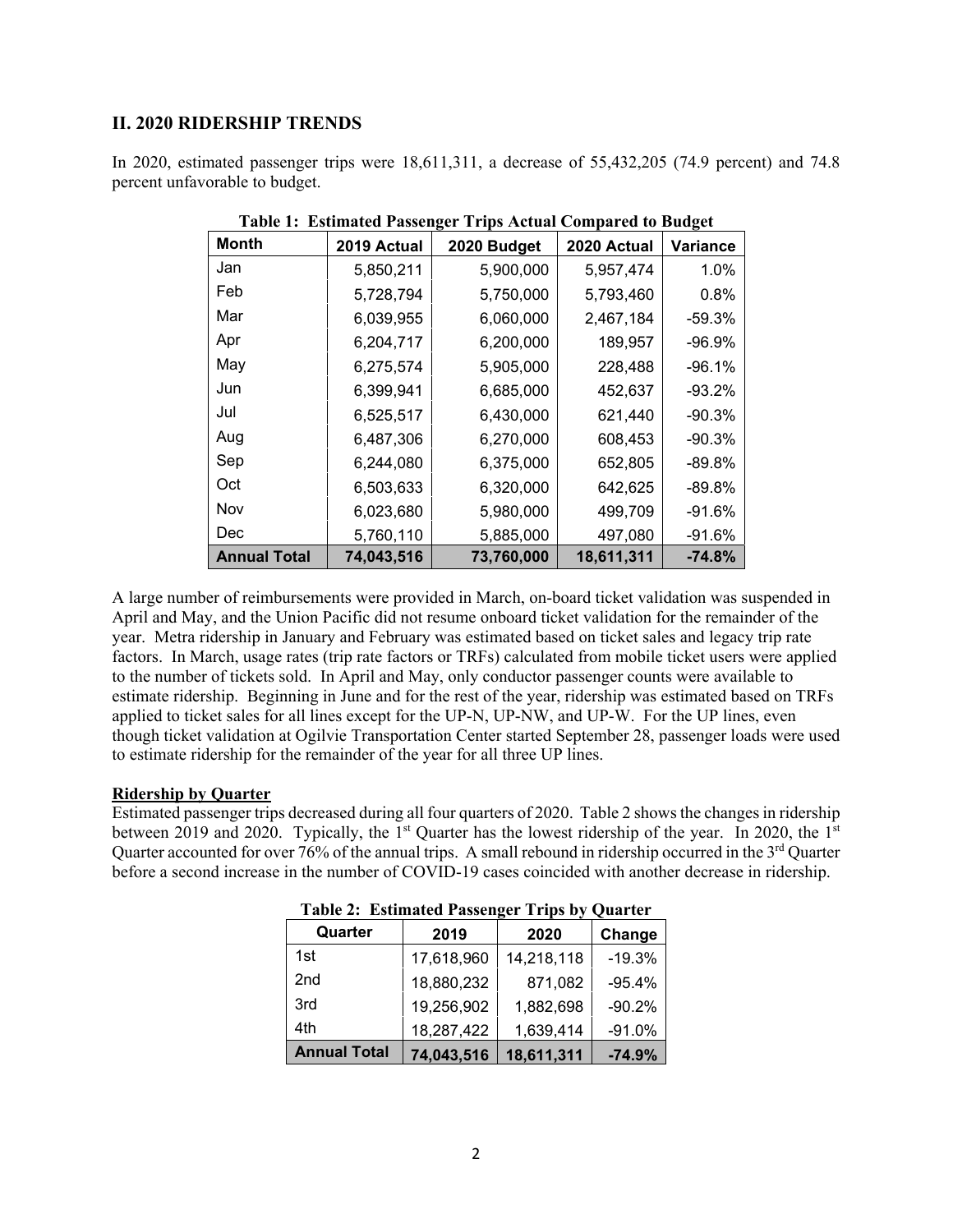#### **Ridership by Month**

Estimated passenger trips were lower in 10 of 12 months in 2020 compared to 2019. January and February saw increases in ridership compared to 2019. Ridership declined in March after COVID-19 testing confirmed the presence of the virus in Illinois. Service was reduced on March 20 in support of the State of Illinois' Stay at Home order and social distancing guidelines. Many employers began allowing more employees to work from home. Metra cancelled service June 1-2 amid civil unrest and operated under a limited schedule until June 8. Despite interruptions to service, ridership grew in June and continued to grow in July, leveling off in August and September. Following an increase in the number of COVID cases in October, state and local restrictions were added, and ridership fell accordingly through the rest of 2020.

There was no fare increase in 2020. The special All-Day Pass was introduced in June for \$10 and offered a discount compared to two One-Way tickets in for Zone A-C travel or greater. The Round Trip Plus was introduced in September, allowing unlimited daily travel between the zones listed on the ticket for the price of two One-Way tickets.



**Figure 3: Estimated Passenger Trips by Month**

#### **Ridership by Line**

All eleven rail lines experienced decreases in ridership in 2020 compared to 2019. Table 3 shows estimated passenger trips by line for the last five years.

| Line                | 2016       | 2017       | 2018       | 2019       | 2020       | <b>Share</b><br>2016-2019 | <b>Share</b><br>2020 |
|---------------------|------------|------------|------------|------------|------------|---------------------------|----------------------|
| <b>BNSF</b>         | 16,325,320 | 16,235,817 | 15,822,652 | 15,468,014 | 3,659,617  | 20.7%                     | 19.6%                |
| <b>ME</b>           | 8,642,365  | 8,149,977  | 7,716,121  | 7,282,993  | 2,019,403  | 10.3%                     | 10.9%                |
| HС                  | 718,015    | 727,202    | 728,467    | 734,098    | 177,838    | 0.9%                      | 1.0%                 |
| MD-N                | 6,934,684  | 6,818,808  | 6,610,059  | 6,549,143  | 1,556,783  | 8.7%                      | 8.4%                 |
| MD-W                | 6,621,104  | 6,349,963  | 6,143,996  | 5,904,808  | 1,480,973  | 8.1%                      | 8.0%                 |
| <b>NCS</b>          | 1,730,494  | 1,684,357  | 1,640,984  | 1,589,905  | 340,682    | 2.1%                      | 1.8%                 |
| RI.                 | 8,112,784  | 7,923,588  | 7,578,330  | 7,338,133  | 1,952,547  | 10.0%                     | 10.5%                |
| <b>SWS</b>          | 2,538,273  | 2,457,418  | 2,420,921  | 2,356,767  | 574,815    | 3.2%                      | 3.1%                 |
| UP-N                | 9,220,477  | 9,030,120  | 8,689,776  | 8,552,117  | 2,300,363  | 11.5%                     | 12.4%                |
| UP-NW               | 11,183,739 | 10,910,882 | 10,597,680 | 10,384,356 | 2,602,403  | 13.9%                     | 14.0%                |
| UP-W                | 8,375,067  | 8,332,483  | 8,139,344  | 7,883,185  | 1,945,886  | 10.6%                     | 10.5%                |
| <b>Annual Total</b> | 80,402,319 | 78,620,612 | 76,088,329 | 74,043,516 | 18,611,311 |                           |                      |

**Table 3: Estimated Passenger Trips by Rail Line**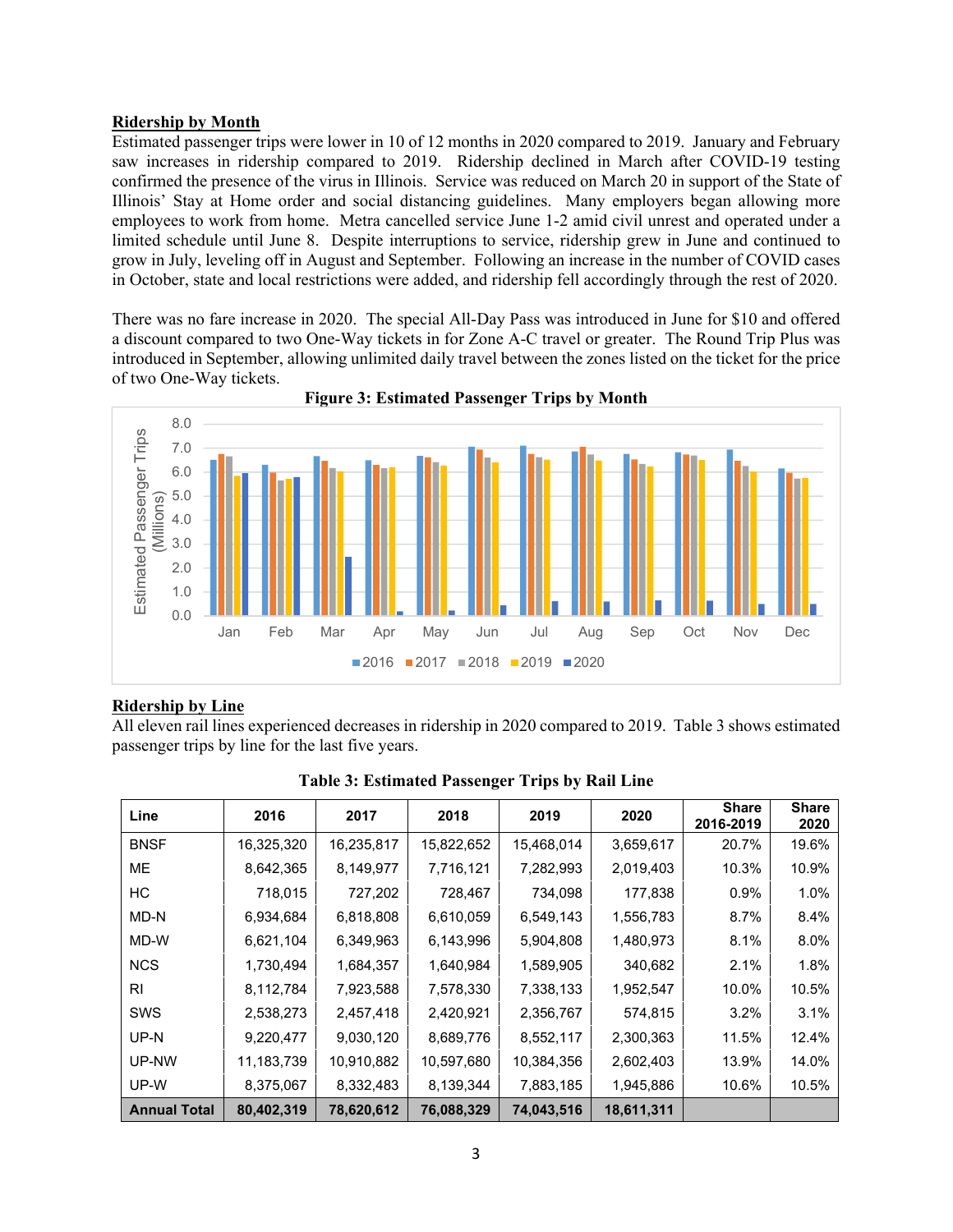Figure 4 shows the ridership by rail line since 1983.



**Figure 4: Annual Estimated Passenger Trips by Rail Line**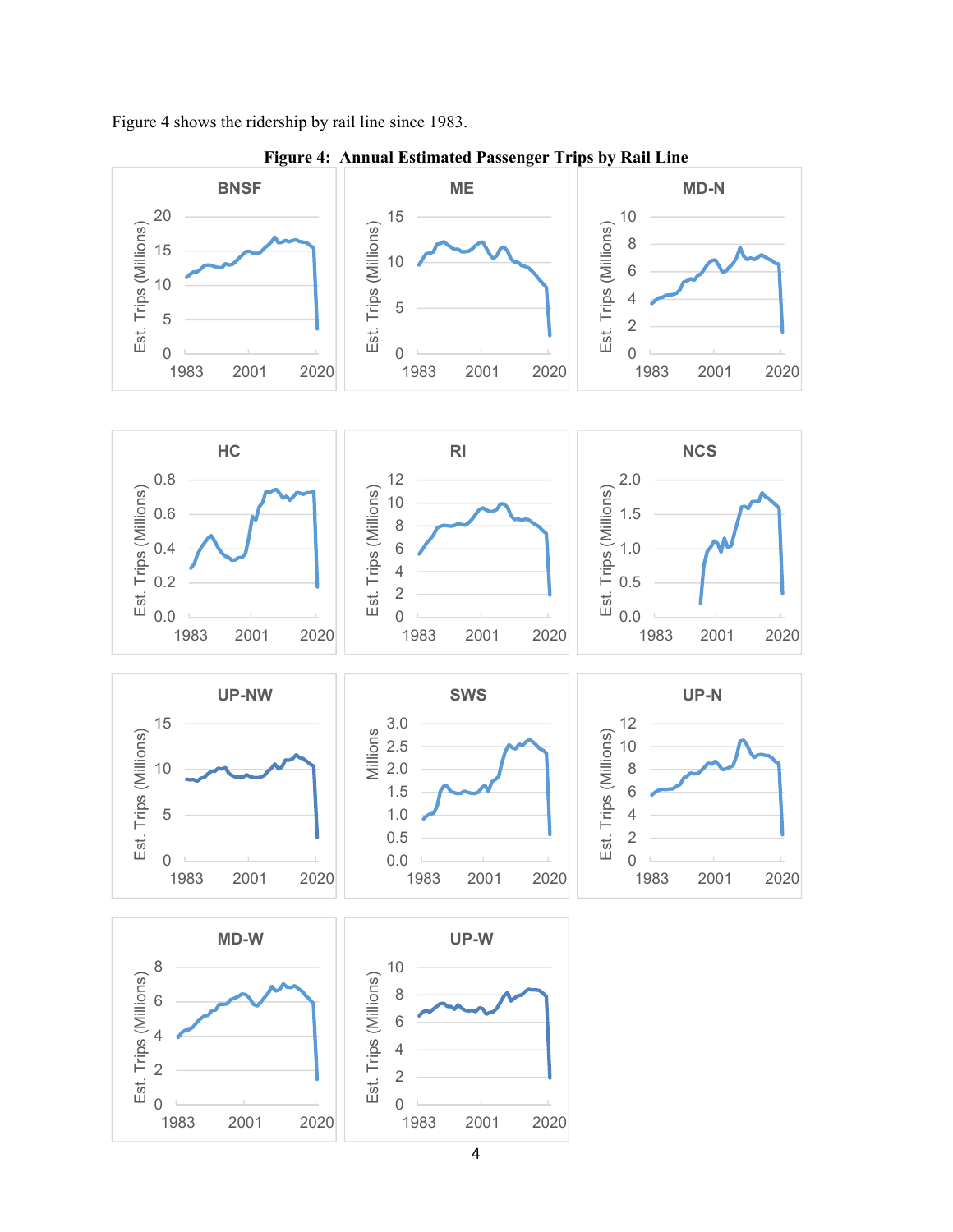#### **Ridership by Fare Zone**

Metra records the valid zones for each ticket with specific zone requirements. Changes in the zone pairs over time reflect changes in ridership patterns (See Figure 5). Between 2010 and 2015, the share of trips with known fare zone pairs increased for A-C, A-D, A-E and A-F pairs and declined on A-A & A-B A-G & A-H, A-I & A-J and Intermediate (all trips not beginning or ending in Zone A). Zone pair A-E remained the largest while intermediate and outer zone trips (Zones I-J) remained relatively small.

In 2020, the share of trips with the A-A & A-B zone pairs, A-C zone pair, and intermediate zone pairs increased while all other zone pairs declined. Fare collection was limited systemwide in April and May of 2020, and for the Union Pacific Lines from April through September. Consequently, data in 2020 has limited comparability to prior years.

The 2017-2018 Fare Structure Study recommendations implemented in July 2018 also influenced a shift in ridership in Zones B and C while slowing ridership declines in Zone J. 83rd St. and 87th St. (ME-ML) and 123rd St. (RI-Beverly) stations were reassigned from Zone C to B; State St. through Ashland stations (ME-BI) were reassigned from Zone D to C. Fare Zones K-M (Woodstock, McHenry, Harvard, Antioch, and Kenosha stations) were consolidated into Fare Zone J.





\*Intermediate trips do not begin or end in Zone A

\*\*Note: Includes zone-pairs from all tickets sold in 2020 with fare zones. Onboard fare collection was limited systemwide in April and May, and on all UP lines from April into December.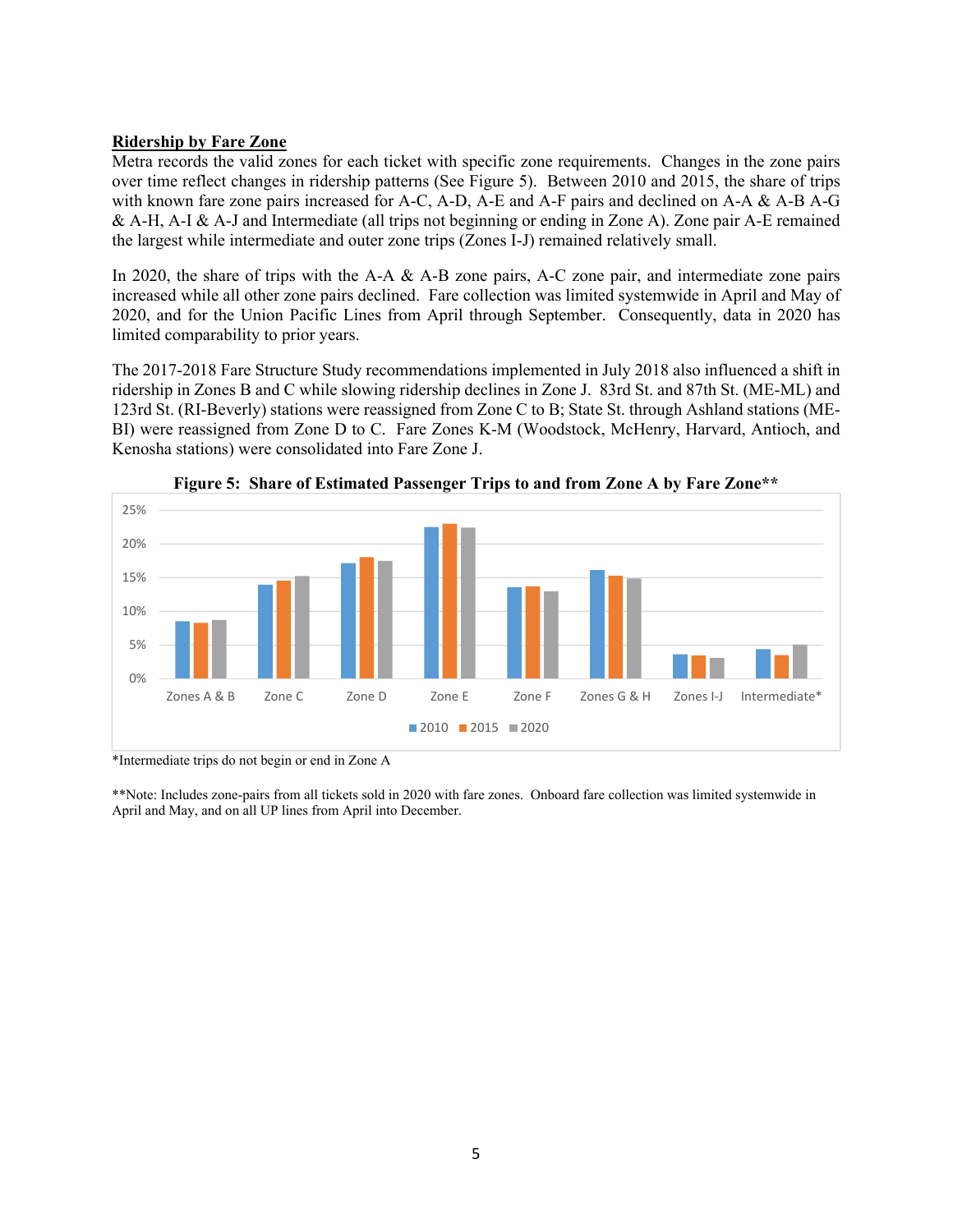

**Figure 6: Estimated Passenger Trips to and From Zone A by Fare Zone** 

Note: In 2018, 83rd St. and 87th St. (ME-ML) and 123rd St. (RI-Beverly) stations were reassigned from Zone C to B; State St. through Ashland stations (ME-BI) were reassigned from Zone D to C. Fare Zones K-M (Woodstock, McHenry, Harvard, Antioch, and Kenosha stations) were consolidated into Fare Zone J.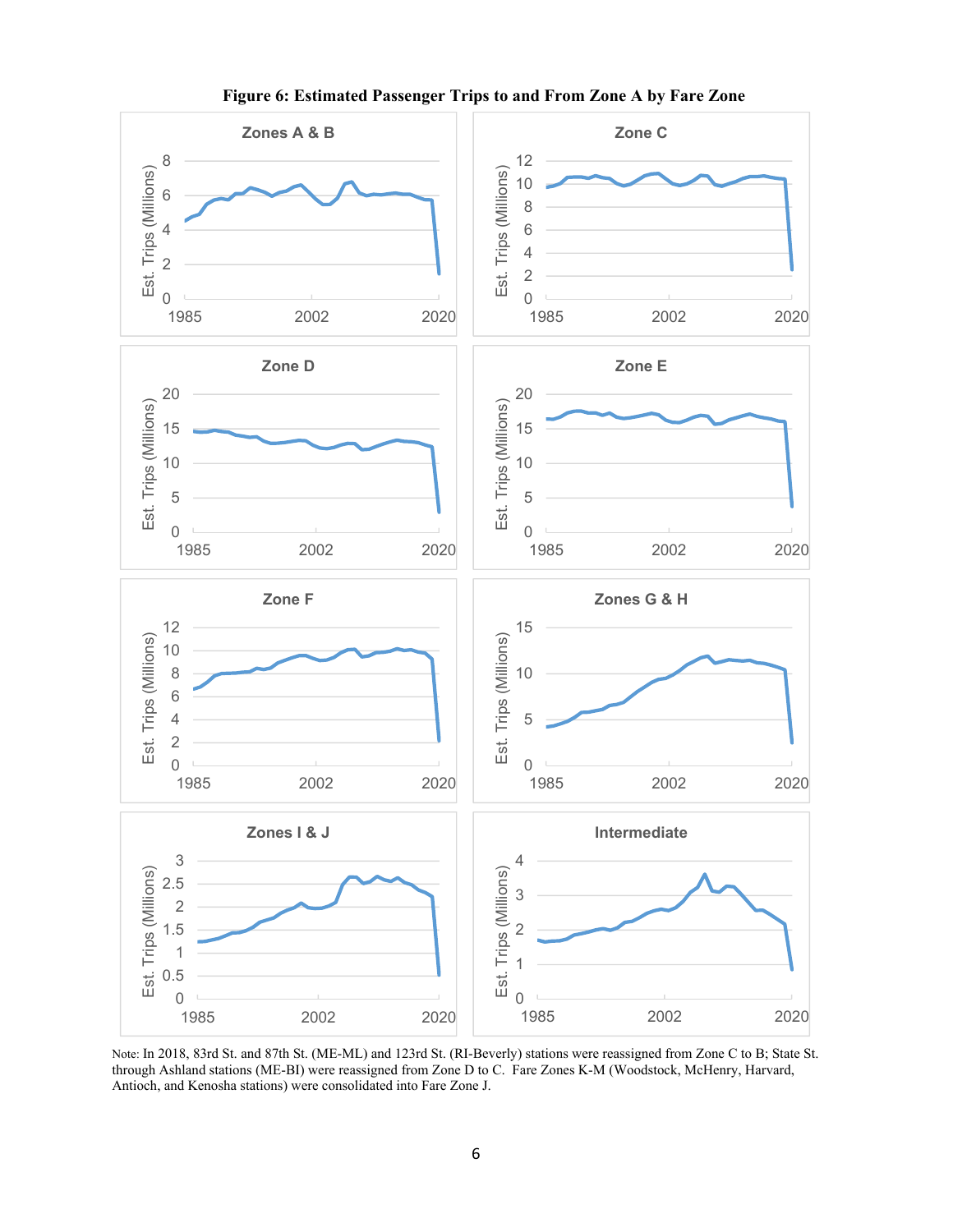### **Passenger Miles**

Each year, Metra calculates the number of passenger miles traveled and the average trip length by line. The total number of passenger miles decreased by 75.5 percent in 2020 when compared to 2019. Average trip length decreased by 0.6 miles to 21.7 miles in 2020 compared to 2019.





\*Free RTA Ride Free Permit rides are not included.

#### **Passenger Loads by Service Period**

Peak period/peak direction is Metra's largest market, with 75.2 percent of weekday trips in 2020. Figure 8 shows average daily passenger loads by service period for the last five years. All service periods decreased compared to prior years, and all at similar magnitudes. Midday ridership declined the least compared to other periods, at -72.9 percent. The evening period saw the steepest declines, at -76.6 percent.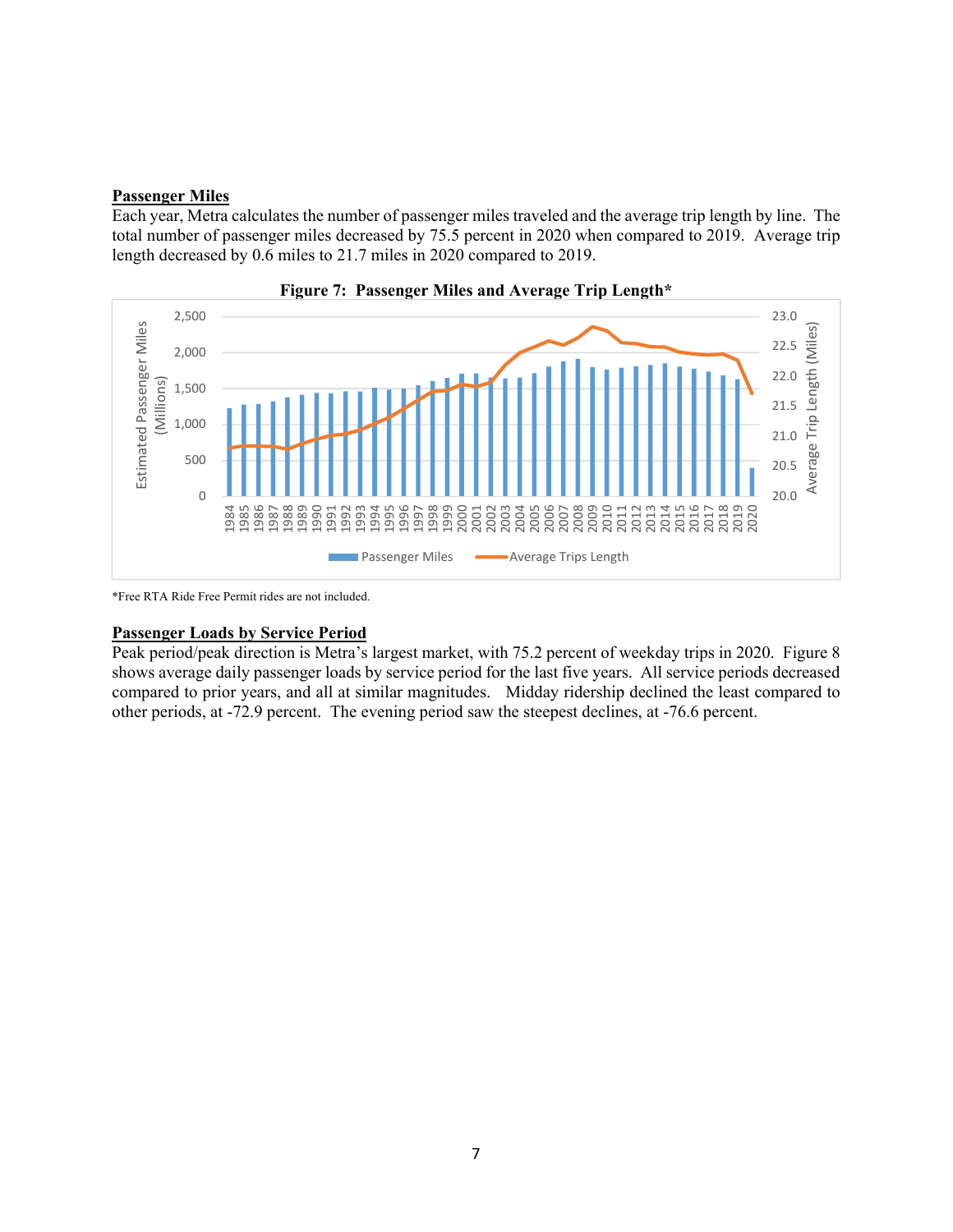

**Figure 8: Average Daily Passenger Loads by Period**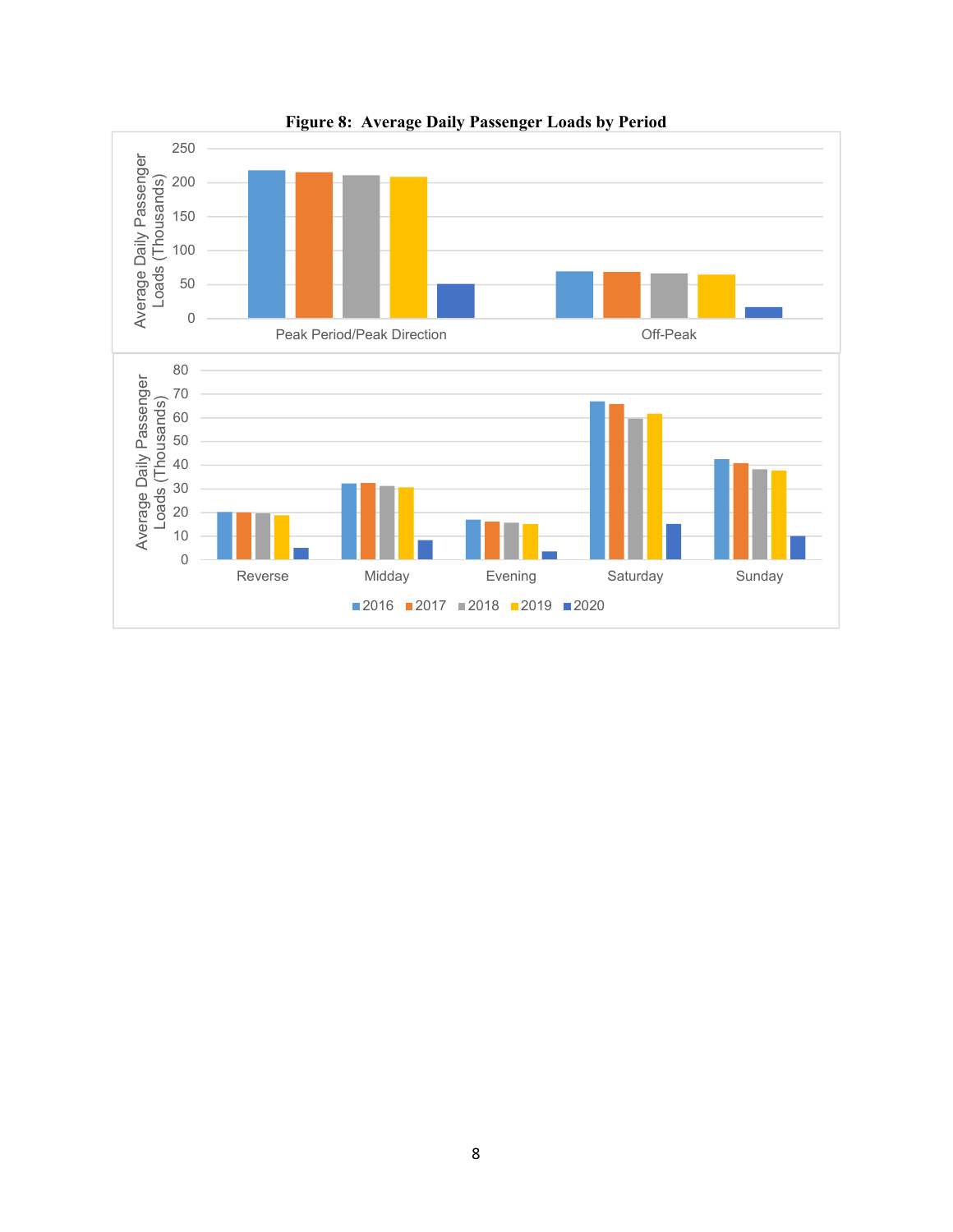

Figure 9 shows a rolling three-month average of daily passenger loads by service period since 1984.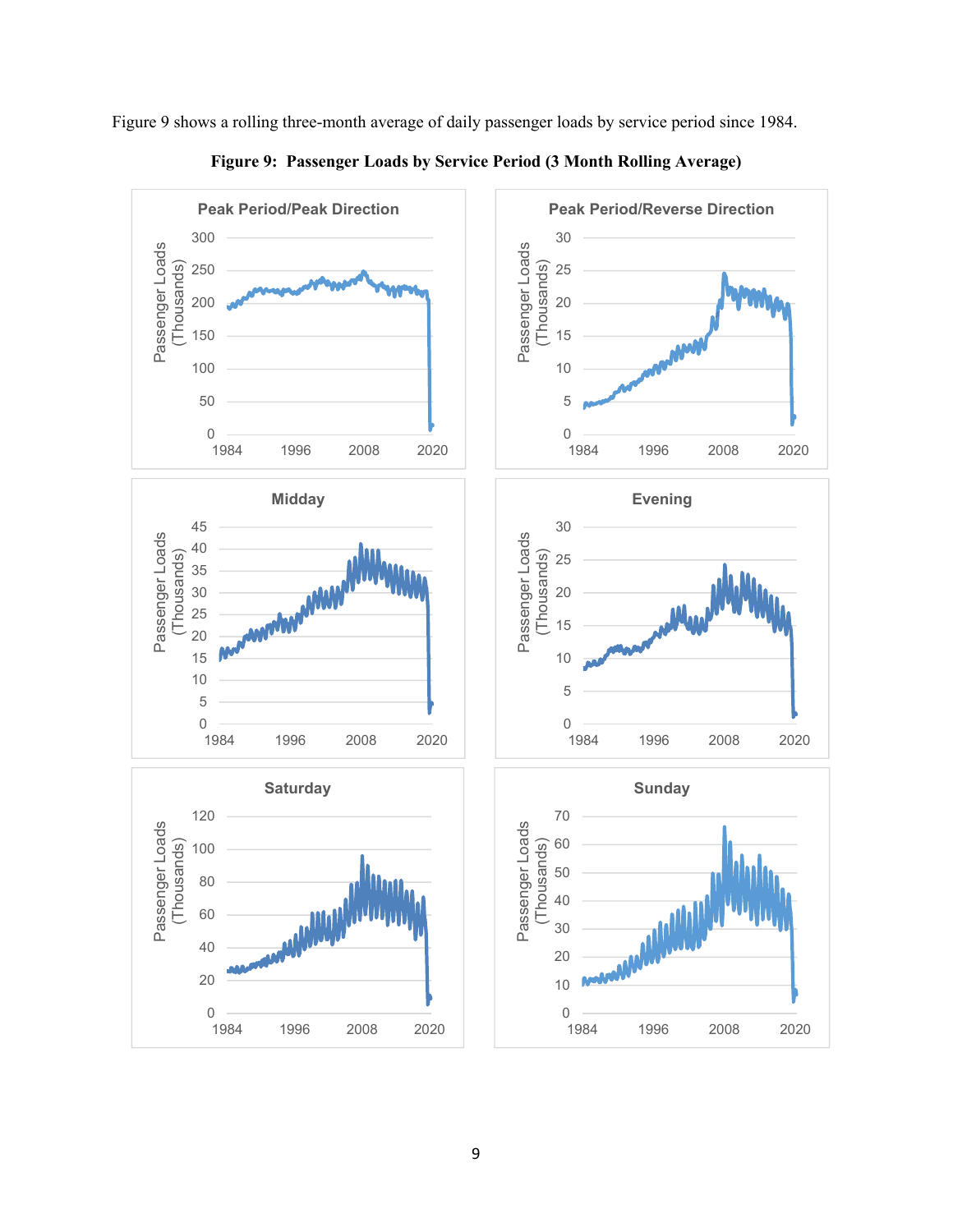#### **RTA Ride Free Program**

Senate Bill 1920 was signed into law in September 2008 granting free trips to riders with an issued Circuit Permit as part of the new People with Disabilities Ride Free Program. The legislation required free trips on fixed-route and regularly scheduled transit in the RTA's service region be made available to any Illinois resident who enrolled as a person with a disability in the Illinois Circuit Breaker Program. The People with Disabilities Ride Free Program officially began on October 24, 2008. As of September 6, 2011, the number of Circuit-Permit trips also included the low-income seniors who qualified for the program. Effective January 1, 2013, the state changed the name of the Circuit Breaker Program to the Benefit Access Program. The program is now referred to as the RTA Ride Free Program. This program grew rapidly from 2,431 trips in 2008 to over 1 million passenger trips in 2013 and 2014. In 2014, the rate of growth slowed. In 2020, the number of free trips provided under this program was 70.2 percent lower than 2019 due to COVID-19. 1.4 percent of all trips in 2020 were made using an RTA Free Ride Permit, an increase from 1.2 percent of all trips in 2019.

| <b>Month</b> | 2008  | 2009    | 2010    | 2011    | 2012    | 2013      | 2014      | 2015      | 2016    | 2017    | 2018    | 2019    | 2020    |
|--------------|-------|---------|---------|---------|---------|-----------|-----------|-----------|---------|---------|---------|---------|---------|
| Jan          |       | 1,280   | 25,617  | 40,109  | 69,123  | 76,802    | 73,543    | 81,935    | 76,784  | 72,726  | 68,638  | 62,843  | 68,906  |
| Feb          |       | 1,228   | 27,086  | 38,444  | 70.491  | 73,179    | 73,647    | 75,558    | 77,078  | 73,158  | 63,698  | 59,480  | 64,765  |
| Mar          |       | 4,645   | 30,888  | 52.742  | 78.307  | 78,710    | 84,896    | 90,857    | 85,954  | 80,628  | 72.687  | 70,922  | 37,014  |
| Apr          |       | 10,594  | 38,244  | 50,594  | 76,694  | 84,089    | 90,296    | 87,468    | 81,123  | 75,719  | 71,983  | 73,569  | 3,755   |
| May          |       | 13.755  | 39.701  | 54.803  | 78.507  | 88,367    | 92.746    | 88.753    | 85.310  | 84.406  | 79.182  | 76,584  | 3,345   |
| Jun          |       | 19,380  | 45,689  | 54,159  | 81,498  | 90,828    | 94,934    | 94,928    | 89,288  | 84,381  | 75,265  | 73,139  | 5,697   |
| Jul          |       | 22.444  | 48.446  | 56,404  | 79,551  | 96,166    | 99,638    | 97,624    | 86,783  | 81.781  | 79,722  | 76,954  | 7,548   |
| Aug          |       | 25,718  | 49.861  | 67.873  | 86,543  | 95,616    | 97,153    | 92,221    | 89,663  | 89.173  | 80,810  | 77,252  | 9,058   |
| Sep          |       | 27,273  | 48,334  | 86,219  | 83,034  | 90,054    | 97,329    | 86,895    | 83,539  | 78,708  | 72,603  | 73,600  | 14,816  |
| Oct          | 88    | 30.387  | 51,927  | 86.297  | 90.053  | 94,499    | 105.618   | 95.121    | 83.510  | 82.745  | 80.818  | 78.962  | 15,791  |
| Nov          | 474   | 28.796  | 46,085  | 73,961  | 81,871  | 85,149    | 84,953    | 83,191    | 79,896  | 73,628  | 70,598  | 67,948  | 11,743  |
| Dec          | .869  | 27.800  | 41,654  | 73.917  | 74,816  | 80,425    | 90,641    | 81,141    | 74,675  | 69,206  | 66,286  | 66,095  | 12,984  |
| <b>Total</b> | 2,431 | 213,300 | 493,532 | 735,522 | 950,488 | 1,033,884 | 1,085,394 | 1,055,692 | 993,603 | 946,259 | 882,290 | 857,348 | 255,422 |

**Table 4: RTA Ride Free Permit Trips (2008-2020)**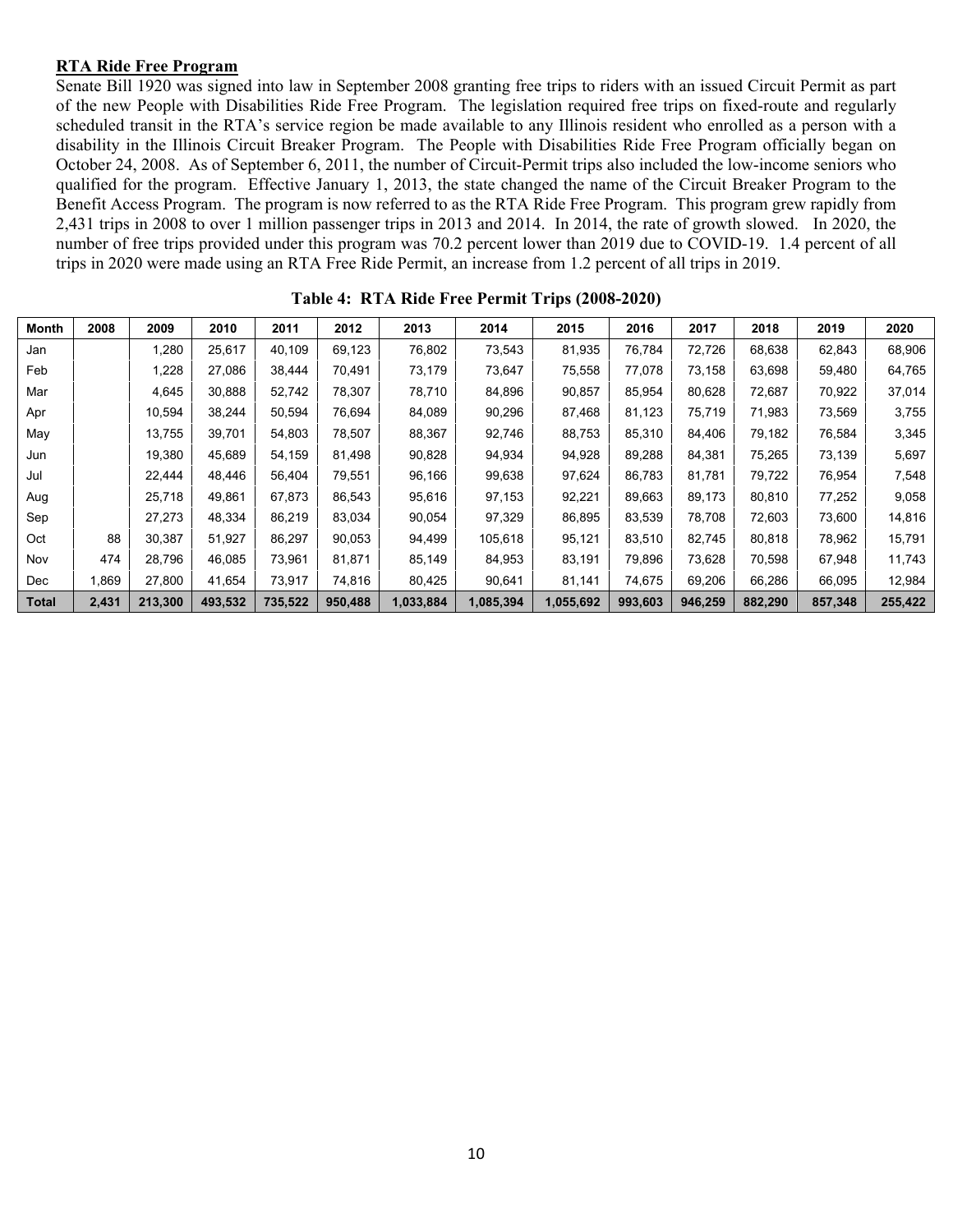# **Police Officer and Firefighter Free Rides**

Chicago-area uniformed police officers from any municipality, including sheriff's deputies, bailiffs, corrections officers, and Chicago firefighters are allowed free transportation on Metra. These free trips are not reimbursed by the State of Illinois. Conductors began recording the number of free trips taken by these uniformed police officers and firefighters in April 2012. The number has decreased by 66.1 percent from 2019 to 2020.

| Line                   | 2012   | 2013   | 2014   | 2015   | 2016   | 2017   | 2018   | 2019   | 2020   |
|------------------------|--------|--------|--------|--------|--------|--------|--------|--------|--------|
| <b>BNSF</b>            | 7,830  | 14,066 | 15,753 | 12,235 | 11,363 | 9,450  | 8,677  | 8,570  | 1,534  |
| ME                     | 11,559 | 21,836 | 19,023 | 19,183 | 17,212 | 14,705 | 13,627 | 11,474 | 2,902  |
| HC                     | 1,392  | 1,346  | 971    | 760    | 544    | 600    | 918    | 1,055  | 309    |
| MD-N                   | 2,138  | 1,229  | 1,365  | 1,608  | 1,137  | 1,123  | 716    | 633    | 625    |
| MD-W                   | 3,690  | 4,590  | 3,776  | 2,936  | 2,481  | 2,576  | 2,175  | 2,108  | 2,657  |
| <b>NCS</b>             | 520    | 316    | 182    | 154    | 272    | 243    | 177    | 237    | 62     |
| RI                     | 16,593 | 20,727 | 17,438 | 17,420 | 18,109 | 19,174 | 19,100 | 22,680 | 8,279  |
| <b>SWS</b>             | 943    | 1,021  | 1,243  | 2,631  | 2,832  | 4,058  | 5,886  | 5,498  | 1,214  |
| UP-N                   | 88     | 302    | 300    | 73     | 103    | 149    | 16     | 19     | 106    |
| UP-NW                  | 90     | 199    | 309    | 121    | 91     | 129    | 40     | 12     | 28     |
| UP-W                   | 83     | 182    | 143    | 94     | 135    | 346    | 22     | 4      | 10     |
| Annual<br><b>Total</b> | 44,926 | 65,814 | 60,503 | 57,215 | 54,279 | 52,553 | 51,354 | 52,290 | 17,726 |

**Table 5: Total Police Officers and Firefighters in Uniform Riding Free** 

Metra also separately provided about 12,000 free rides to medical personnel on Metra-operated lines in 2020.

# **Reduced Fare Trips**

In collaboration with the Regional Transportation Authority's Reduced Fare Permit Program, Metra allows qualified users to ride Metra at a reduced rate. The following types of users are eligible to receive a reduced-fare permit through the RTA's Reduced Fare Permit Program. Metra is eligible for reimbursement of the lost revenue by the Illinois Department of Transportation.

- All senior citizens who are within three weeks of their  $65<sup>th</sup>$  birthday or older
- Medicare card recipients receiving Social Security benefits
- People with disabilities who receive Social Security benefits
- Veterans with disabilities who receive Service-connected disability benefits
- People with disabilities whose doctors validate their disability
- Full-time students enrolled in an accredited grade school or high school with a valid letter of certification from their school (on school stationery) or a valid school I.D. bearing the student's name, school name and authorized signature.

Metra also offers reduced-fare tickets to children ages 7 to 11 (saves 50 percent over one-way fares) and to U.S. military personnel (may purchase one-way or ten-ride tickets at a reduced fare provided they present proper military identification indicating they are on active duty). Prior to the fare change effective February 1, 2012, young adults (ages 12-17) were eligible for reduced fares on weekends and holidays. Table 6 shows all reduced-fare passenger trips (eligible and ineligible for reimbursement) by year for 2007 through 2020. In 2008, state legislation required Metra to provide free rides to seniors under the Seniors Ride Free Program. This caused a -39.9 percent drop in the number of reduced fare passenger trips in that year. This decision was reversed in September 2011 and the use of the reduced fare tickets surged 50.2 percent.

There were an estimated 0.9 million reduced fare passenger trips in 2020, a 74.8 percent decrease compared to 2019.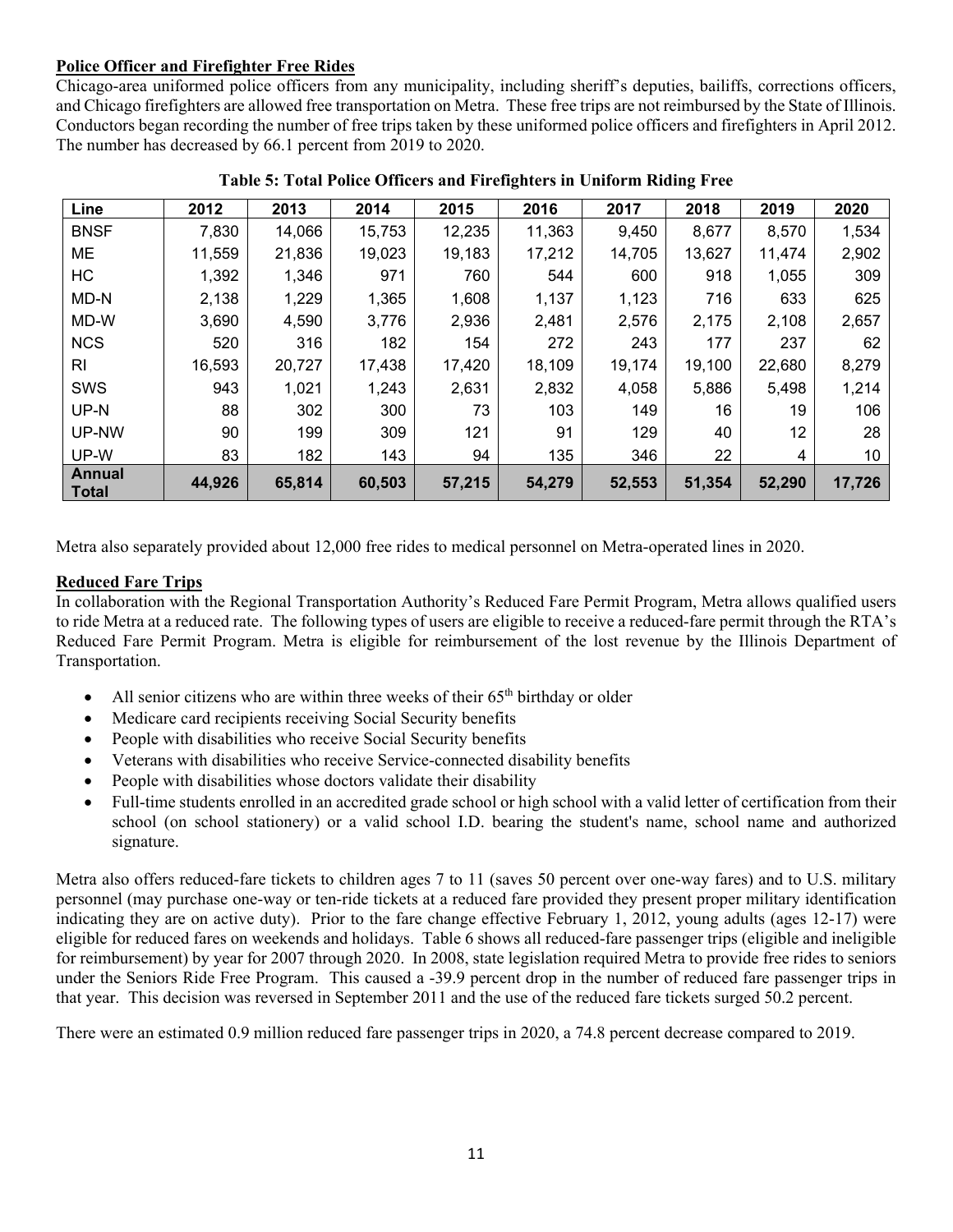| Year | Estimated<br>Passenger<br>Trips | Change   |
|------|---------------------------------|----------|
| 2007 | 3,033,277                       |          |
| 2008 | 1,822,246                       | -39.9%   |
| 2009 | 1,423,241                       | -21.9%   |
| 2010 | 1,565,633                       | 10.0%    |
| 2011 | 2,352,122                       | 50.2%    |
| 2012 | 3,736,638                       | 58.9%    |
| 2013 | 3,677,516                       | $-1.6%$  |
| 2014 | 3,591,620                       | $-2.3%$  |
| 2015 | 3,649,846                       | 1.6%     |
| 2016 | 3,809,102                       | 4.4%     |
| 2017 | 3,835,018                       | $0.7\%$  |
| 2018 | 3,741,955                       | $-2.4\%$ |
| 2019 | 3,681,511                       | $-1.6%$  |
| 2020 | 928,587                         | -74.8%   |

**Table 6: Reduced Fare Passenger Trips by Year\*** 

\*This figure includes all eligible and ineligible reduced-fare rides for reimbursement and does not include conductor or group sales. While fare collection was inactive on all Metra lines in April and May 2020, eligible customers were able to independently purchase reduced fare tickets. For historical purposes, these purchases are included in the Tables 6 and 7 only. April and May reduced fare rides are excluded from other tables within this report.

Table 7 shows total free trips and all reduced fare passenger trips by month.

|              |             | 2019           |           |             | 2020           |           |  |  |
|--------------|-------------|----------------|-----------|-------------|----------------|-----------|--|--|
|              | <b>Free</b> | <b>Reduced</b> | Total     | <b>Free</b> | <b>Reduced</b> | Total     |  |  |
| Jan          | 62,843      | 272,629        | 335,472   | 68,906      | 311,121        | 380,027   |  |  |
| Feb          | 59,480      | 263,668        | 323,148   | 64,765      | 295,222        | 359,987   |  |  |
| Mar          | 70,922      | 305,870        | 376,792   | 37,014      | 134,788        | 171,802   |  |  |
| Apr          | 73,569      | 295,595        | 369,164   | 3,755       | 2,950*         | 6,705     |  |  |
| May          | 76,584      | 316,302        | 392,886   | 3,345       | $3,128*$       | 6,473     |  |  |
| Jun          | 73,139      | 319,483        | 392,622   | 5,697       | 15,959         | 21,656    |  |  |
| Jul          | 76,954      | 334,016        | 410,970   | 7,548       | 26,430         | 33,978    |  |  |
| Aug          | 77,252      | 322,673        | 399,925   | 9,058       | 26,091         | 35,149    |  |  |
| Sep          | 73,600      | 314,651        | 388,251   | 14,816      | 30,203         | 45,019    |  |  |
| Oct          | 78,962      | 332,563        | 411,525   | 15,791      | 29,937         | 45,728    |  |  |
| Nov          | 67,948      | 306,764        | 374,712   | 11,743      | 26,284         | 38,027    |  |  |
| Dec          | 66,095      | 297,297        | 363,392   | 12,984      | 26,476         | 39,460    |  |  |
| <b>Total</b> | 857,348     | 3,681,511      | 4,538,859 | 255,422     | 928,587        | 1,184,009 |  |  |

| Table 7: Estimated Reduced Fare Passenger Trips by Month* |  |  |  |
|-----------------------------------------------------------|--|--|--|
|                                                           |  |  |  |

\*Note: While fare collection was inactive on all Metra lines in April and May 2020, eligible customers were able to independently purchase reduced fare tickets. For historical purposes, these purchases are included in the Tables 6 and 7 only. April and May reduced fare rides are excluded from other tables within this report.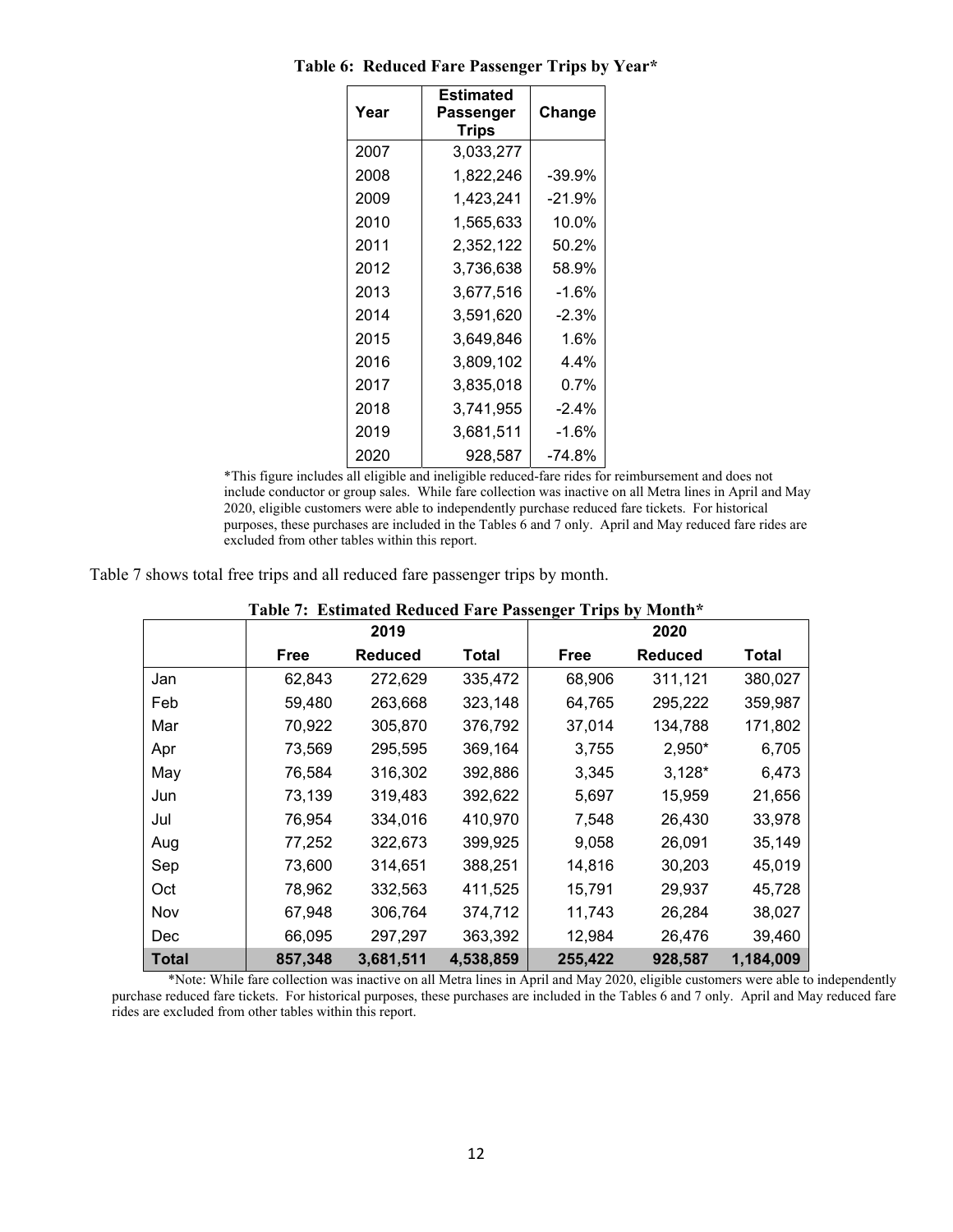#### **Accessible Equipment Usage**

Metra's trains became fully accessible in April 1998, providing at least one accessible car per train consistent with the Americans with Disabilities Act (ADA). On a typical weekday, over 95 percent of boardings occur at fully or partially accessible stations. In 2020, Metra provided approximately 11,000 passenger trips that utilized either ADA lifts on diesel lines or bridge plates on the Metra Electric, a 70 percent decrease compared to 2019. Figure 10 shows the annual number of passenger trips utilizing the accessible equipment since 1999.





#### **Bikes on Trains Program**

Beginning in June 2005, Metra implemented the Bikes-on-Trains program, permitting a limited number of bicycles in each passenger car during weekday off-peak and weekend service periods. From October 2014 to October 2020, bicycles were permitted on weekday inbound trains that arrive downtown before 6:30 a.m. and during special events at the discretion of conductors. In October 2020, Metra tested its first bike car on the Milwaukee District-North on select trains, accommodating up to 16 additional bicycles in the bike car. Bicycles restrictions were also relaxed in October, allowing bikes in designated areas at all times at the discretion of the conductor. In 2020, Metra conductors reported about 113,000 bicycles brought onto Metra trains, a decrease of 37 percent from 2019 (see Figure 11).

Divvy bikeshare stations were first installed in downtown in June 2013. Since then, their use has continued to climb and docking stations were installed in Evanston in 2016. The valet docking service provided by Divvy at Union Station and Ogilvie Transportation Center suggests the growing demand for bicycles on Metra has been partially met by bikeshare. Increasing availability of e-scooters and e-skateboards may also be helping to meet last-mile demands.



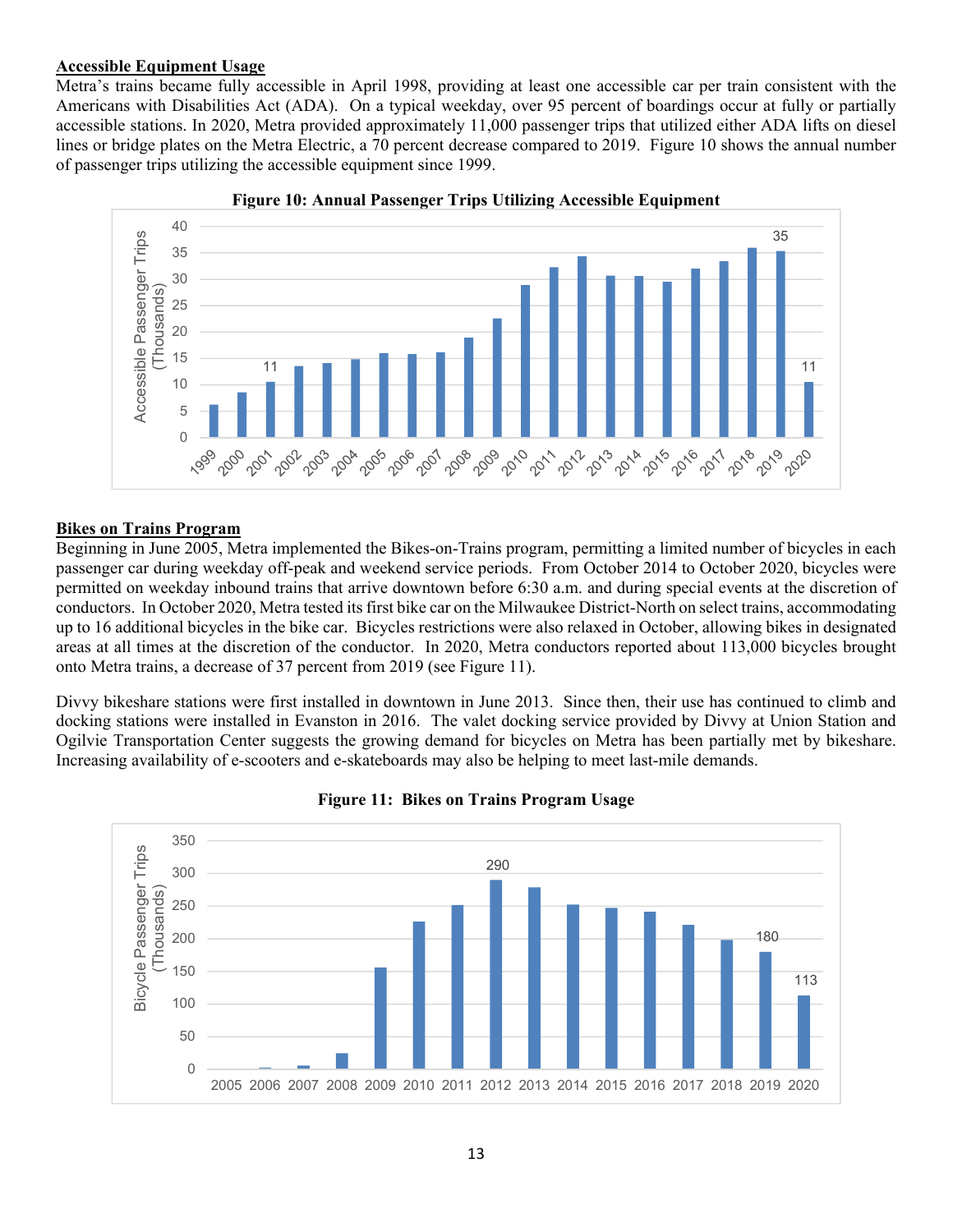# **III. 2020 RIDERSHIP INFLUENCES**

Metra provided about 18.6 million passenger trips in 2020, a 74.8 percent decrease compared to 2019. Many factors contribute to year-over-year ridership changes. Some of these factors are under Metra's control (fare and service changes) while others are not (changes in employment and fuel prices). The COVID-19 pandemic was the primary cause of ridership declines in 2020 with a massive shift to work from home and corresponding reduction in service. Additionally, public safety concerns also led to a system-wide service shutdown in June.

### **Telecommuting, Flextime, and Compressed or Alternate Work Schedules**

Many Metra riders had the option to telecommute before the COVID-19 pandemic. According to Metra's 2019 Origin-Destination Study, over half of Metra's respondents (56 percent) reported telecommuting at least one day per month. Of those, 46 percent say they telecommute 1 to 4 times a month. By the middle of March 2020, employers throughout the Chicago region had rapidly switched to work from home, to promote social distancing and comply with state and local regulations. By April, Metra ridership had declined 97%.

While office workers will return to in-person work once public health concerns are alleviated, telecommuting will have likely increased by a significant degree. Increased work from home ability has several potential implications for Metra ridership. First, riders commuting to work less than five days a week may use ten-ride tickets instead of monthly passes. Second, Metra's service is heavily concentrated during peak periods. Riders commuting to work outside of the peak period may find Metra's off-peak service inconvenient, and therefore may choose to commute using an alternate mode.

## **Winter Weather**

Metra ridership is generally impacted during times of severe winter weather as commuters choose whether to ride Metra depending on driving conditions and/or school closures. Weather in general influences the historical seasonal variations in Metra ridership. Table 8 shows total snowfall by month for the past five winter seasons (Nov-Mar). February 2020 had one day below zero.

| <b>Season</b>   | <b>Nov</b> | <b>Dec</b> | Jan  | Feb  | Mar | Nov-Mar | Difference from<br>30-year Average |
|-----------------|------------|------------|------|------|-----|---------|------------------------------------|
| 2015-16         | 11.2       | 4.5        | 6.3  | 5.5  | 2.6 | 30.1    | $-7.5$                             |
| 2016-17         | 0          | 17.7       | 0.6  | 0    | 7.8 | 26.1    | $-10.4$                            |
| 2017-18         | 0.1        | 5.3        | 0.9  | 4.3  | 1.3 | 11.9    | $-24.6$                            |
| 2018-19         | 2.2        | 2.5        | 18.2 | 9    | 0.3 | 32.2    | $-4.3$                             |
| 2019-20         | 3.7        | 2          | 7.8  | 8.8  | 3.2 | 25.5    | 25.5                               |
| 2019-21         | 0.7        | 2.8        |      |      |     |         |                                    |
| 30-year Average | 1.3        | 8.5        | 11.4 | 10.0 | 5.3 | 36.5    |                                    |

# **Table 8: Chicago Snowfall (inches)**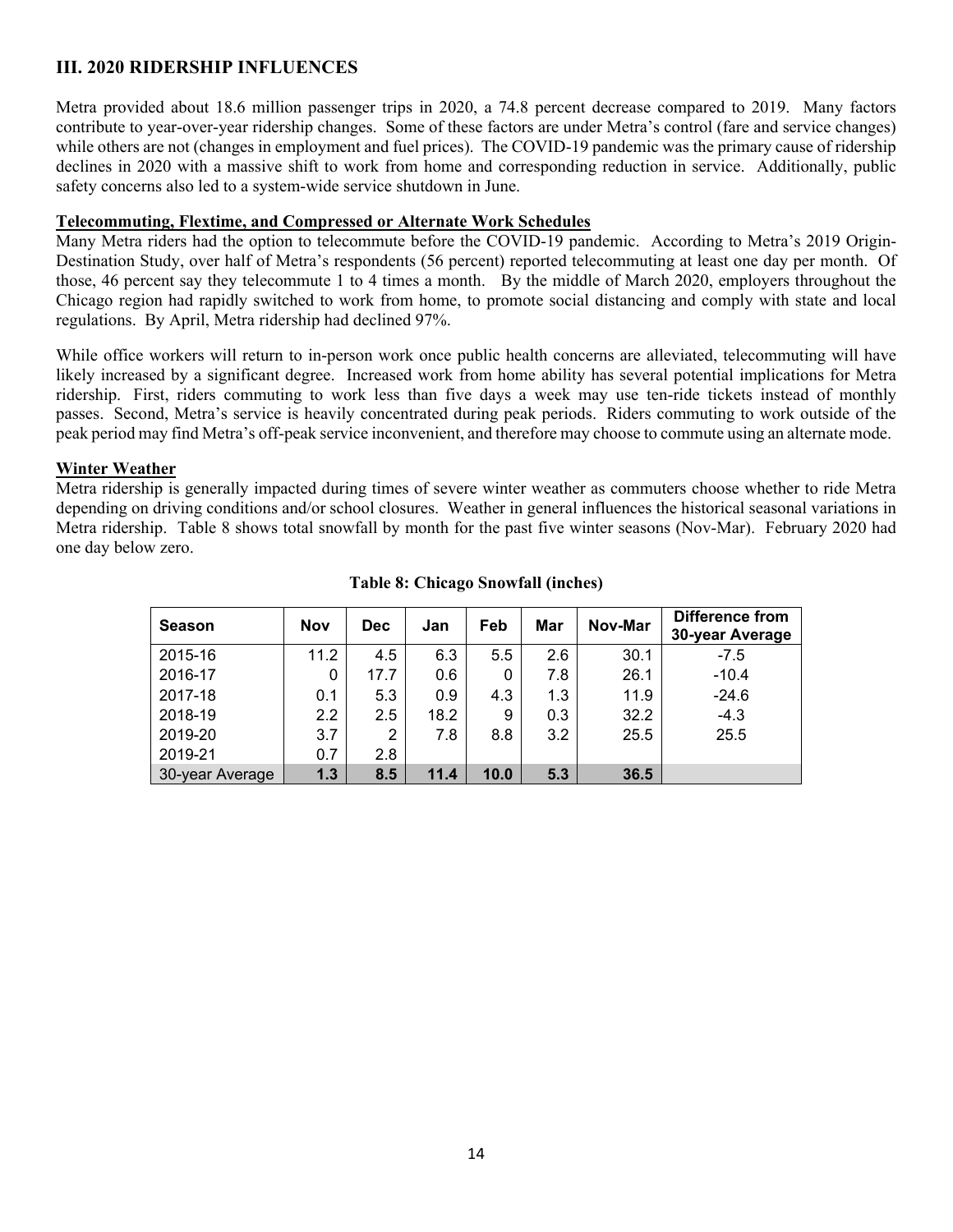Figure 12, shows that high snow accumulations and cold temperatures contributed to lower ridership in February 2015, December 2016, December 2017, and January 2019. Despite milder winter weather in 2020, ridership declined in 2020 due to COVID-19.



**Figure 12: Monthly Ridership, Inches of Snow, and Days <0 Deg. Fahrenheit** 

#### **On-Time Performance**

The on-time performance of the system is the percentage of scheduled trains that arrived on-time each month. Metra considers a train late if it arrives six minutes or more after its scheduled arrival at its last stop. Metra system reliability over the past several years has tracked at a very high level, usually exceeding 95 percent on-time performance in any given month. Metra met its on-time performance goal in all months in 2020, but operated fewer trains. Figure 13 shows the effects of heavy snowfall and frigid temperatures and 2017, 2018, and 2019.



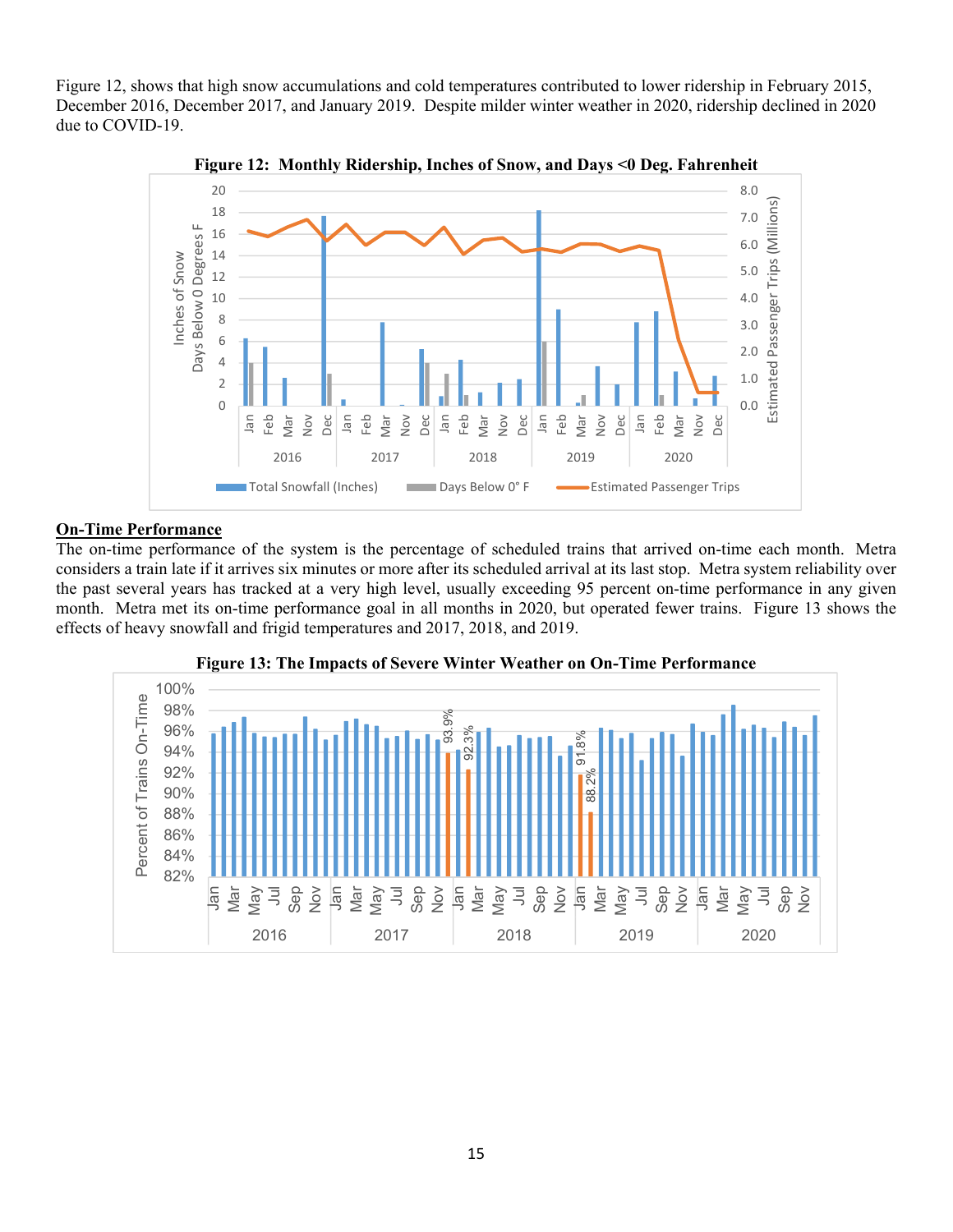In 2020, on-time performance averaged 96.5 percent, which is the highest annual average since 2004. In Figure 14, 2011 2014, and 2019 are highlighted to indicate the impact of severe winter weather.



#### **Figure 14: Annual On-Time Performance**

Metra's on-time performance in 2020 was favorably affected by significant decreases in the number of delays due to signal/switch failures, obstruction/debris, and interference from freight trains, as well as a significant reduction of the total number of trains operated due to COVID-19. A total of 612 trains were delayed due to signal/switch failures which is a decrease of 62% compared to 2019. A total of 569 trains were delayed due to obstruction/debris which is a decrease of 28% compared to 2019. A total of 555 trains were delayed due to freight train interference which is a decrease of 48% compared to 2019. For the year, Metra achieved its 95% on-time performance goal with an annual percentage of 96.5%. Metra achieved its on-time performance goal all 12 months of the year, with a low of 95.4% in August.

Effective January 2020, Metra has updated the delay cause categories used for on-time performance reporting; totals by cause category for prior years may not match what was previously reported.

#### **Employment**

Prior to COVID-19, approximately 90% of passenger trips taken on Metra were for work. The health of the regional economy, especially in terms of employment levels, greatly influences Metra ridership (see Figure 15). Regional employment has generally grown since 1990. The economic downturn following the September 11<sup>th</sup> attacks and the 2007 to 2009 economic recession (affecting 2008 through 2010 employment averages), and the COVID-19 pandemic are exceptions. Regional employment averaged 3.8 million for the year, an 8.9 percent decrease compared to 2019. In response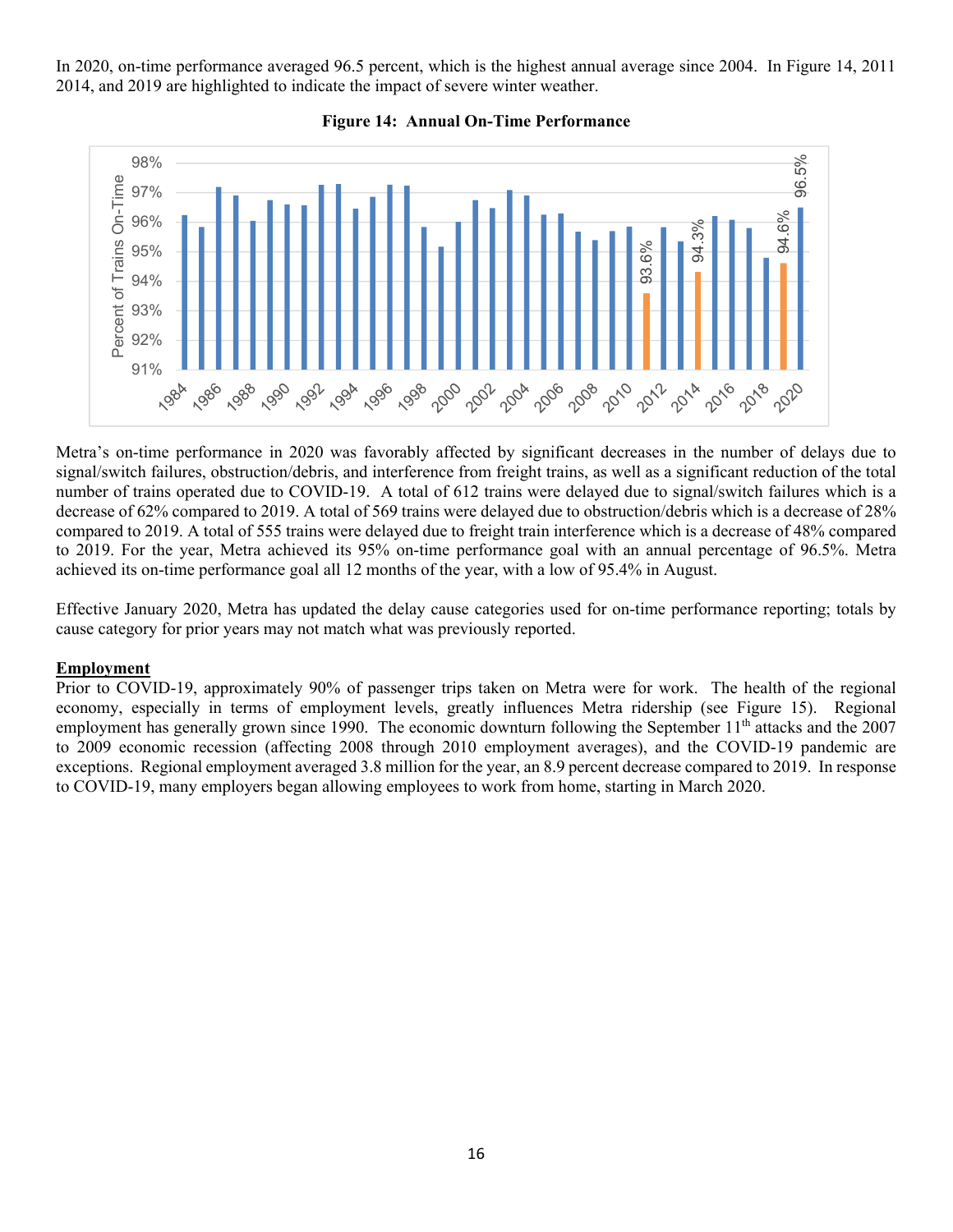**Figure 15: Annual Average Regional Employment** 



Source: Illinois Department of Economic Security. Includes employees covered under the State's Unemployment Insurance Act. Includes employment figures for Cook, DuPage, Kane, Lake, McHenry and Will County. Government workers are not included in these estimates.

Figure 16 shows regional employment by month for 2016 through 2020. Approximately 4 million people were employed in the Metra region at the start of 2020. Following the first confirmed cases of COVID-19 and the State of Illinois Stay-At-Home order, restaurants were closed to indoor dining, and other non-essential activities were limited. Regional employment fell to 3.4 million in April. Where possible, many downtown employers allowed their employees to work from home, keeping employment from falling further. The adoption of a statewide mask policy at the end of April reduced the number of COVID-19 cases, allowing for businesses to partially reopen in June. As the economy shifted to accommodate new demand from social distancing, employment grew modestly through the end of the year.





Source: Illinois Department of Economic Security. Includes employees covered under the State's Unemployment Insurance Act. Government workers are not included.

# **Employment in Downtown Chicago**

As all of Metra's terminals are located in downtown Chicago, changes in downtown employment influence ridership more than regional trends. Historically, the Illinois Department of Economic Security published employment statistics by ZIP code in the Chicago region each year for the month of March. Metra uses this data to understand ridership demand in the downtown area. This data was not available in time for the publication of this report.

Following the 2007-2009 recession, downtown office unoccupied space lagged economic recovery, and reached a high of 17.3 percent in Q4 of 2010. As growth of employment downtown increased, downtown unoccupied space decreased to a decade low of 11.2 percent in 2016. By Q4 of 2019, downtown unoccupied space had once again increased, to 13.9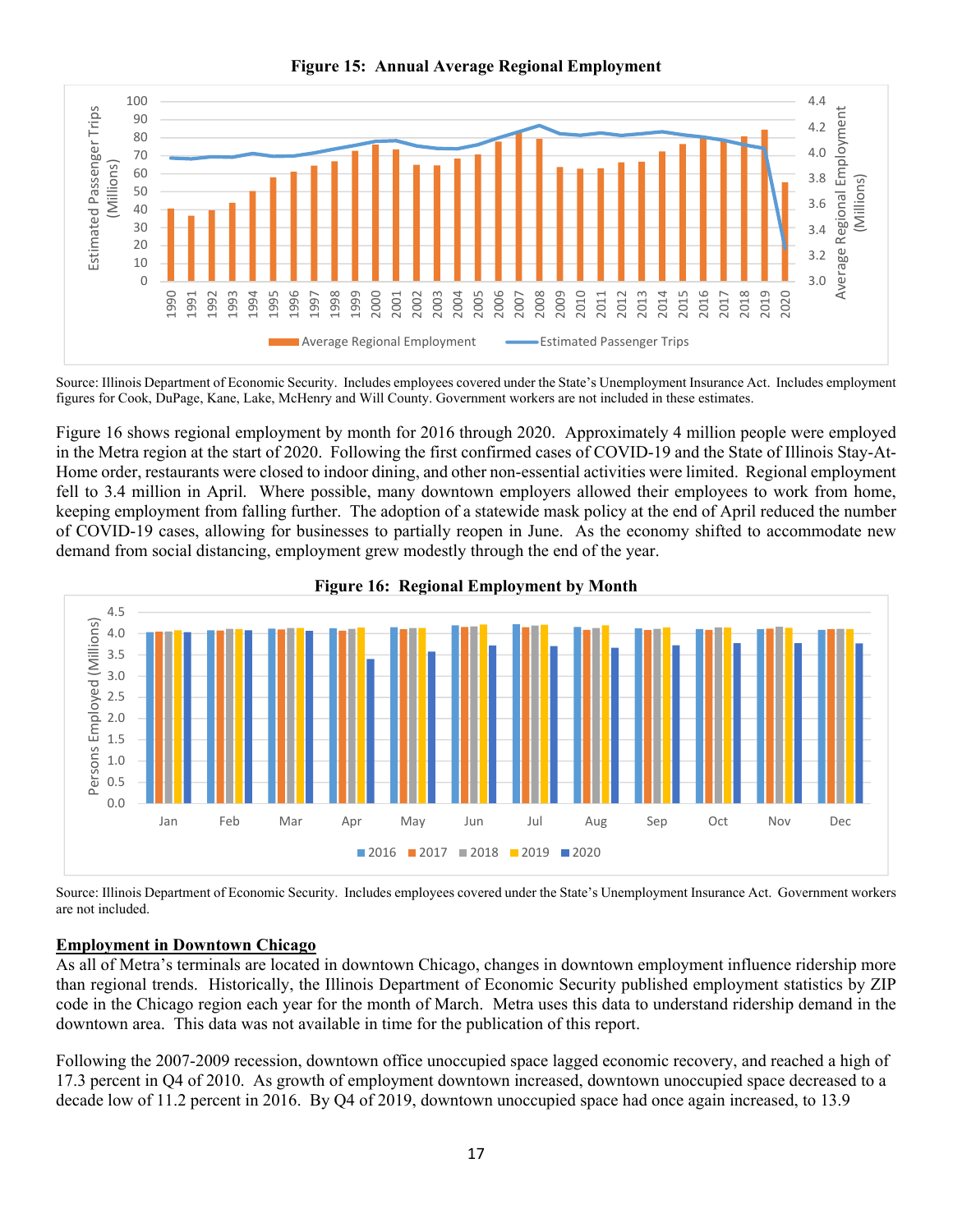percent, the latest quarter unaffected by the COVID-19 pandemic. Following the pandemic, downtown unoccupied office space grew to 15.5 percent by Q4 of 2020. Suburban unoccupied office space has followed a similar trend since 2008.



Source: CB Richard Ellis

#### **Regional Population**

Total demand for transportation services can be broadly measured by population. From 2010 to 2019, Northeastern Illinois' regional population decreased by 0.2 percent. This contrasts with the State of Illinois, which saw a population decrease of 1.2 percent over the same period.

|                           | 2000      | 2010      | 2019 Est. | 00 vs.<br>10 | 10 vs.<br>19 | 2050<br><b>Projections</b> | % Change<br>$(2010 - 2050)$ |
|---------------------------|-----------|-----------|-----------|--------------|--------------|----------------------------|-----------------------------|
| Cook County               | 5,376,741 | 5,194,675 | 5,150,233 | $-3.4%$      | $-0.9%$      | 6,080,680                  | 17%                         |
| City of Chicago           | 2,896,016 | 2,695,598 | 2,693,959 | $-6.9\%$     | $-0.1%$      | 3,113,476                  | 16%                         |
| Other                     | 2,480,725 | 2,499,077 | 2,456,274 | $0.7\%$      | $-1.7\%$     | 2,967,204                  | 19%                         |
| DuPage County             | 904,161   | 916,924   | 922,921   | $1.4\%$      | $0.7\%$      | 1,081,213                  | 18%                         |
| Kane County               | 404,119   | 515,269   | 532,403   | 27.5%        | $3.3\%$      | 780,678                    | 52%                         |
| Lake County               | 644,356   | 703,462   | 696,535   | $9.2\%$      | $-1.0\%$     | 882,584                    | 25%                         |
| <b>McHenry County</b>     | 260,077   | 308,760   | 307,774   | 18.7%        | $-0.3\%$     | 473,471                    | 53%                         |
| <b>Will County</b>        | 502,266   | 677,560   | 690,743   | 34.9%        | 1.9%         | 1,056,213                  | 56%                         |
| <b>NE Illinois Region</b> | 8,091,720 | 8,316,650 | 8,300,609 | 2.8%         | $-0.2%$      | 10,354,839                 | 25%                         |
| <b>City Share</b>         | 35.80%    | 32.40%    | 32.5%     |              |              | 30.1%                      |                             |
| <b>Suburban Share</b>     | 64.20%    | 67.60%    | 67.5%     |              |              | 69.9%                      |                             |

**Table 9: Northeastern Illinois Regional Population Growth** 

Source: U.S. Census Bureau; Projections from the Chicago Metropolitan Agency for Planning October 2018 Updates.

### **Automobile Operation Costs**

Congestion, highway tolls, parking rates, and the cost of automobile ownership and operation are factors that people consider as they choose to travel throughout the Chicago region. Metra ridership historically trended along with the average gasoline price as reported by the Bureau of Labor Statistics for Regular Gasoline sold in the greater Chicago-Naperville-Elgin region (see Figure 18). The average annual gas price in 2020 (\$2.27 per gallon) was \$0.46 lower than in 2019 (\$2.73 per gallon).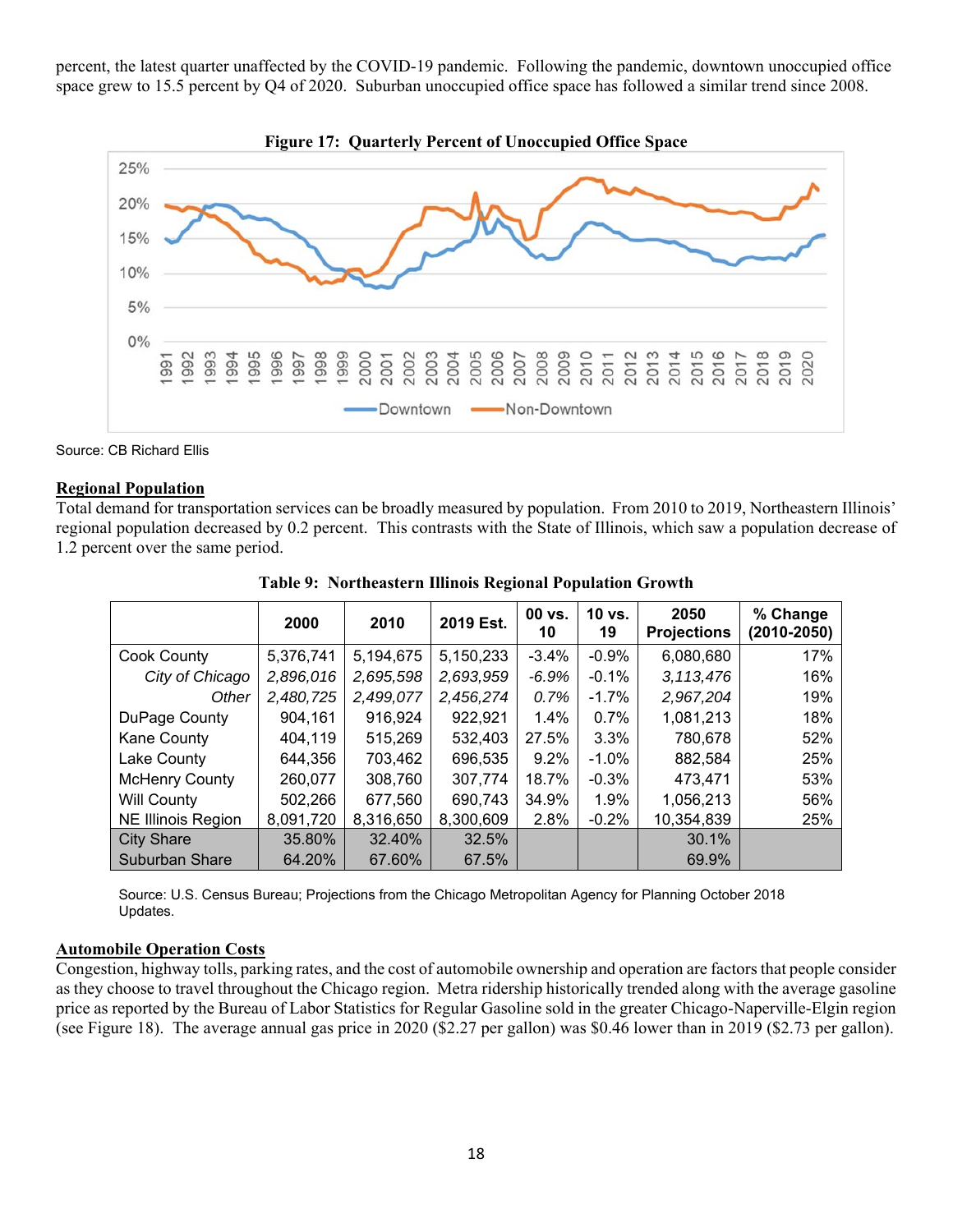

At the beginning of the decade, gas prices fluctuated between \$3.50 and \$4.00 per gallon. In 2014, a dramatic drop in gas prices at the end of the year did not lead to a corresponding drop in Metra ridership. In 2015 and 2016, lower ridership appears to correlate with sustained lower gas prices. In July 2019 the State of Illinois raised the gas tax to 38 cents per gallon. Effective January 1, 2020, the State of Illinois implemented a Parking Excise Tax of 9 percent on monthly or annual spaces, and 6 percent on hourly, daily, and weekly spaces. Increased work from home opportunities due to COVID-19 generally reduced demand for parking downtown in 2020.



#### **Figure 19: Average Monthly Gas Price (2016-2020)**

# **Major Construction Projects**

Metra provides a reliable option for many of its riders, enabling them to avoid chronically congested roadways and to ride transit when other services are disrupted. When Metra's transportation partners undertake construction on any of the region's major transportation facilities, Metra service can play an important role in mitigating construction disruptions. Many who use Metra during construction revert back to their previous travel patterns after construction. As such, the timing of major construction projects can significantly influence Metra's annual ridership estimates one way or the other.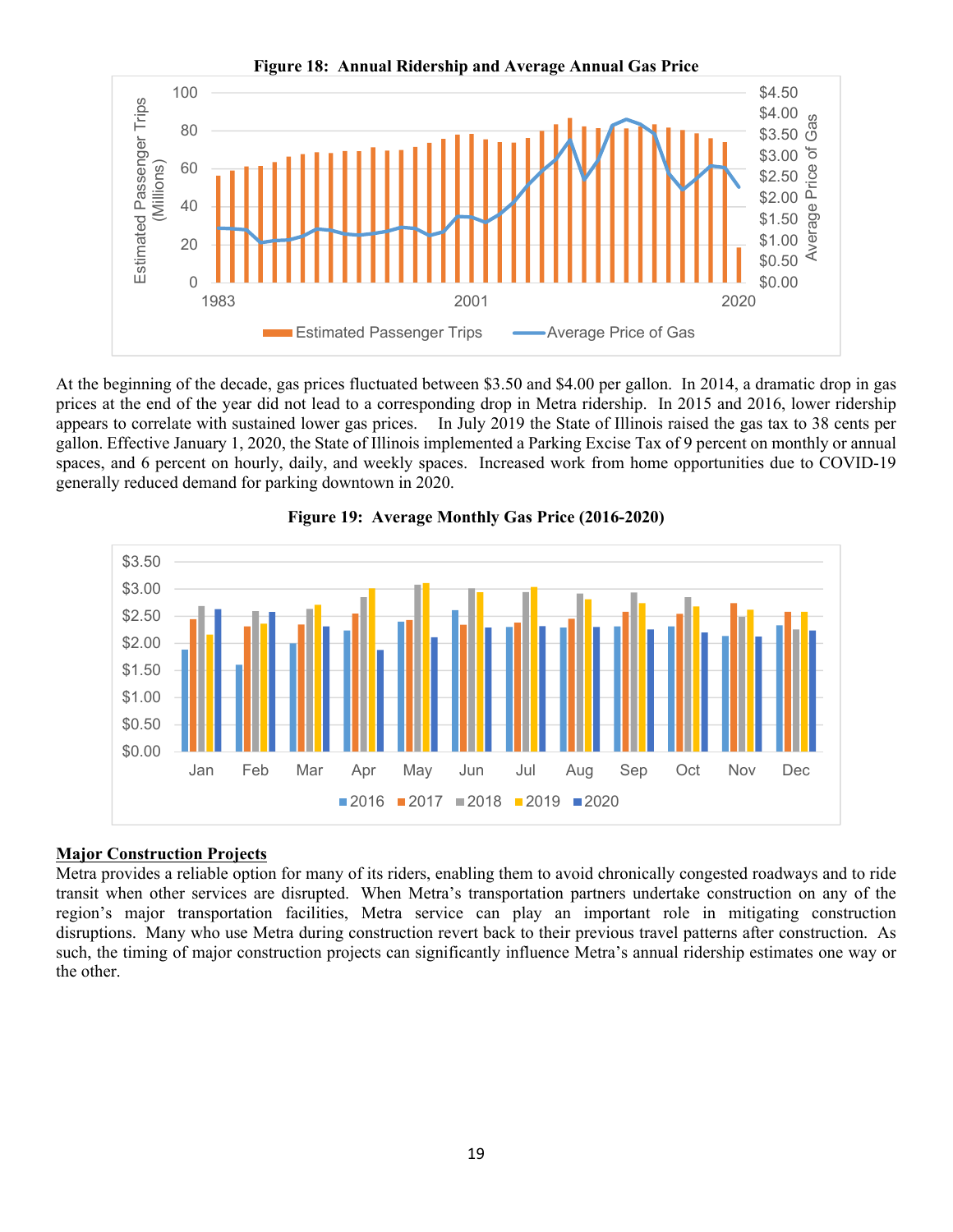Table 10 lists all major construction projects that have occurred since 2000. The shaded projects were ongoing in 2020.

| <b>Major Roadway</b>     | <b>Affected Lines</b>                                        | Years                |
|--------------------------|--------------------------------------------------------------|----------------------|
| <b>Congress Pkwy</b>     | MD-W, UP-W, BNSF                                             | 2010-2012            |
| Dan Ryan                 | ME, RI, So. Shore                                            | 1988-1989, 2003-2007 |
| Edens                    | UP-N, MD-N                                                   | 1979, 2007-2008      |
| <b>Edens Spur</b>        | UP-N, MD-N                                                   | 2010                 |
| Eisenhower               | MD-W, UP-W, BNSF                                             | 1984-1985, 2010      |
| Hillside Strangler       | BNSF, MD-W, UP-W                                             | 2000-2001            |
| $I-355$                  | MD-W, UP-W, BNSF                                             | 2010                 |
| I-57 Rehab               | ME, RI                                                       | 2002-2003            |
| I-90 Jane Addams Tollway | MD-W, UP-NW                                                  | 2013-2016            |
| IL Route 59              | <b>BNSF</b>                                                  | 2013-2015            |
| Jane Byrne Interchange   | ME, RI, BNSF, HC, SWS, MD-N, MD-W,<br>NCS, UP-N, UP-NW, UP-W | 2015-2022            |
| Kennedy                  | UP-N, MD-N, UP-NW                                            | 1992-1994            |
| Lake Shore Drive         | ME                                                           | 1996                 |
| Stevenson                | BNSF, HC, SWS                                                | 1998-2000            |
| South Lake Shore Drive   | ME                                                           | 2001-2004            |
| <b>Wacker Drive</b>      | BNSF, HC, SWS, MD-N, MD-W, NCS, UP-N,<br>UP-NW, UP-W         | 2010-2012            |

|  |  |  | <b>Table 10: Major Roadway Construction Projects</b> |  |
|--|--|--|------------------------------------------------------|--|
|--|--|--|------------------------------------------------------|--|

**Jane Byrne Interchange Reconfiguration** – In March 2015, work began on a major reconfiguration of the Jane Byrne Interchange. During the first phase of the construction, the number of lanes was reduced on several ramps and the inbound Dan Ryan Expressway, and access to Congress Parkway from the Dan Ryan was via a detour. In December 2016, a new flyover linking the inbound Dan Ryan Expressway to the outbound Eisenhower Expressway was completed. Work completed in 2017 enabled improvements to be made on the section that connects to Interstate 290 in 2018. The project will continue through 2022.

# **Marketing**

Metra markets its services to a wide variety of audiences. Its customer base includes traditional commuters and reverse commuters as well as recreational customers, weekend riders and occasional users, all of which represent important market segments for future ridership growth. Metra uses a proactive, customer-driven marketing approach to build on successful programs to meet passenger travel needs. While some of the marketing is tailored to specific market segments, other efforts are geared toward the general population to reinforce brand identity throughout the region while sending a call to action that resonates with all potential customers.

Metra's initial plan for 2020 was to encourage riders to take Metra to events that were easily accessible by the train. This included the annual Auto Show and events surrounding the NBA All Star game held at the United Center and the Wintrust Arena. Metra was preparing to build additional campaigns with the Chicago Fire, Chicago White Sox, Chicago Sky, Lake County Forest Preserves, Cook County Forest Preserves, the College of DuPage and the Friday Kahlo exhibit, The Joffrey Ballet and the Chicago Bears. However, these plans were derailed due to the COVID-19 pandemic that has affected every part of the world.

The main focus with our new marketing agency, LKH&S, is to instill confidence in the system as people have been hesitant to ride due to the aforementioned pandemic. The goal is to show how much Metra has cleaned and taken great strides to ensure the trains are clean and safe for all travel. This began with an internal campaign and will result in a larger external campaign that will focus on riders commuting with confidence.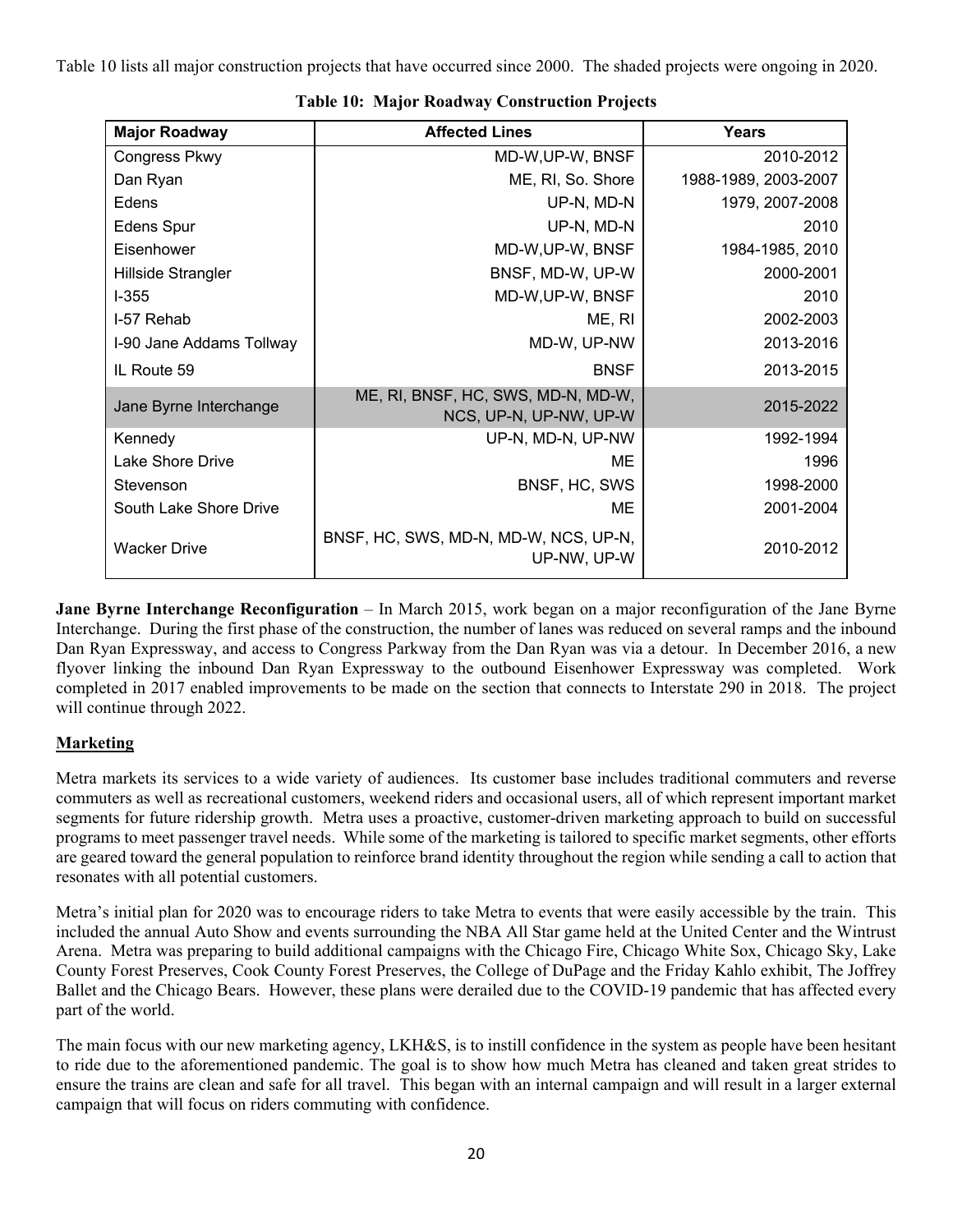Despite the pandemic, Metra was still able to do the following:

- In February 2020, Metra offered a \$5 round trip daily pass for an express train on the Metra Electric for the 2020 Auto Show. This was also used for the NBA All Star game events held at Wintrust Arena during the same timeframe.
- In June 2020, Metra released a \$10 all-day pass that would help essential workers travel by providing some fare relief.
- Maintained its new mover's program which provides two One-Way tickets to residents that have moved to a new area and can ride Metra.
- In September 2020, Metra released the My Metra advertising campaign which include Billboards, Television, Radio and Digital creative that showed consumers Metra's commitment to a clean train and good service. There was also a Press Conference where members of the media were invited in-person and virtually to learn more about the campaign and see the cleanliness of the trains.
- In October 2020 Metra debuted the My Metra magazine which is an enhanced version of its predecessor, On the Bi-Level. This publication will be in color, will feature stories about Metra employees, share news about Metra and the company and will have other fun stories and games to keep readers entertained. The magazine will be available on the trains and online at metrarail.com.
- In December 2020, Metra launched the My Metra Honors program where employees can nominate each other for exemplary behavior.

In 2021, Metra's Marketing goal is to remind riders that Metra is ready to take them to and from their desired locations safely and efficiently. We will stay the course of keeping our riders aware of any updates, while showing that Metra will maintain its desired level of customer service.

# **Business Development**

As stated earlier, the pandemic has halted Metra's efforts of working with a range of civic and business partners to cultivate new riders across all market segments. In addition, Metra will not be able to take advantage of the special tickets and ridership from partnerships with McCormick Place as many of the trade shows were canceled due to the pandemic.

Metra continues to maintain its relationships and partnerships with all entities to ensure that 2021 is more productive and profitable for everyone. Metra Marketing will develop campaigns to promote the newly debuted Bike Car. We will use this as an opportunity to encourage Metra riders to use the system outside of work, create new opportunities for sponsorship, and provide a new opportunity to speak with customers.

#### **Cultural Attractions**

Metra provides direct access to many of the region's top cultural attractions. The downtown area is home to internationally renowned museums, world-class theaters and music venues, award winning restaurants, and is one of the premier shopping destinations in North America. In a typical year, Chicago-area residents and many travelers from outside the region use Metra as it provides direct access to these attractions without the need to navigate the region's congested highways, and without the need to locate and pay for parking. To comply with social distancing guidelines, most of these venues were closed or operated with limited capacity for the remainder of 2020.

Beyond the immediate downtown area, several of Metra's outlying stations are close to a number of popular attractions such as the Ravinia Festival, Chicago Botanic Garden, Brookfield Zoo, Museum of Science and Industry, Arlington Park Race Track, Schaumburg Boomers Stadium, Joliet Slammers Silver Cross Field, and Guaranteed Rate Field. All of these attractions were either closed or offered limited access to the public in 2020.

Metra's direct access to many of Chicago's cultural attractions causes Metra's weekend train loads to be heavy in a typical year. Average weekend passenger loads climbed from approximately 80,000 per weekend to 120,000 per weekend between 2004 and 2008 (see Figure 20). This volume has dropped to 27,000 per weekend in 2020.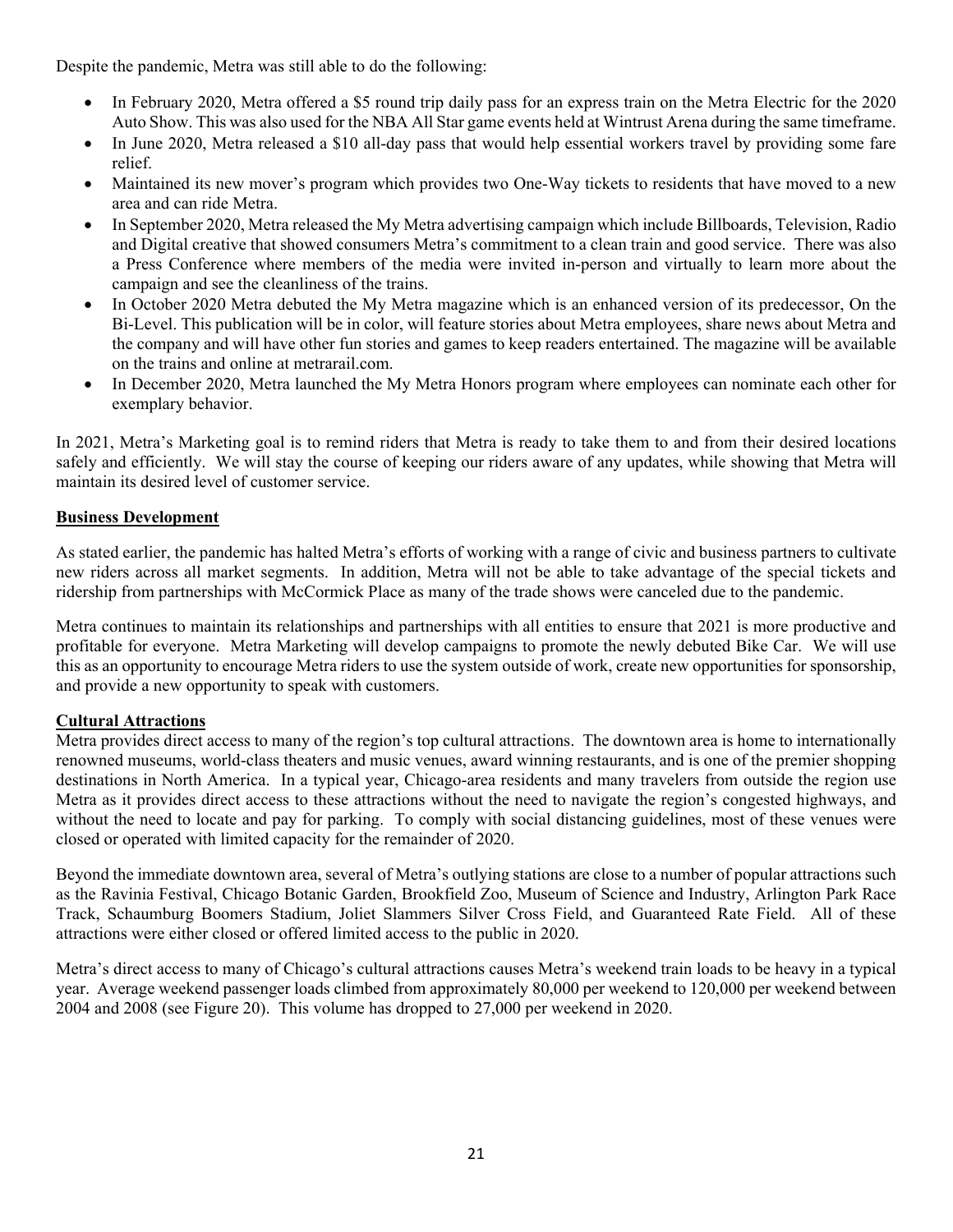

# **Figure 20: Annual Average Weekend Passenger Loads by Day and Direction**

## **Special Events**

Special events often bring large crowds into Chicago during off-peak hours. Metra offered a \$5 Special Event Pass for New Year's Day 2020. Metra also provided a \$5 Special Event Pass, additional service, and added capacity for the Chicago Auto Show, (February 8-9 and February 15-16). The NBA All Star Weekend occurred February 14-16, overlapping the second weekend of the Chicago Auto Show.

Additional Service for St. Patrick's Day was cancelled following the announcement of the first confirmed cases of COVID-19 in Chicago. Following the State of Illinois' Stay at Home Order, all other special event service was cancelled for 2020.

#### **Fares**

There were no fare increases in 2020. Table 11 lists the effective changes to commuter rail fares since 1981.

Effective June 3, customers were able to purchase a special All-Day Pass for \$10. The pass was available for the rest of the year.

Effective September 25, a new version of the Ventra app was released. Customers on the new app were able to purchase a Round Trip Plus ticket that allows unlimited daily travel between zones listed on the ticket for the price of two equivalent One-Way tickets.

On December 31, Metra offered free rides across its system after 6 pm for New Year's Eve.

In July 2018, Metra implemented two pilot programs resulting from the 2017-2018 Fare Structure Study. Fare Zones K-M (Woodstock, McHenry, Harvard, Antioch, and Kenosha stations) were consolidated into Fare Zone J. 83rd St. and 87th St. (ME-ML) and 123rd St. (RI-Beverly) stations were reassigned from Zone C to B; State St. through Ashland stations (ME-BI) were reassigned from Zone D to C.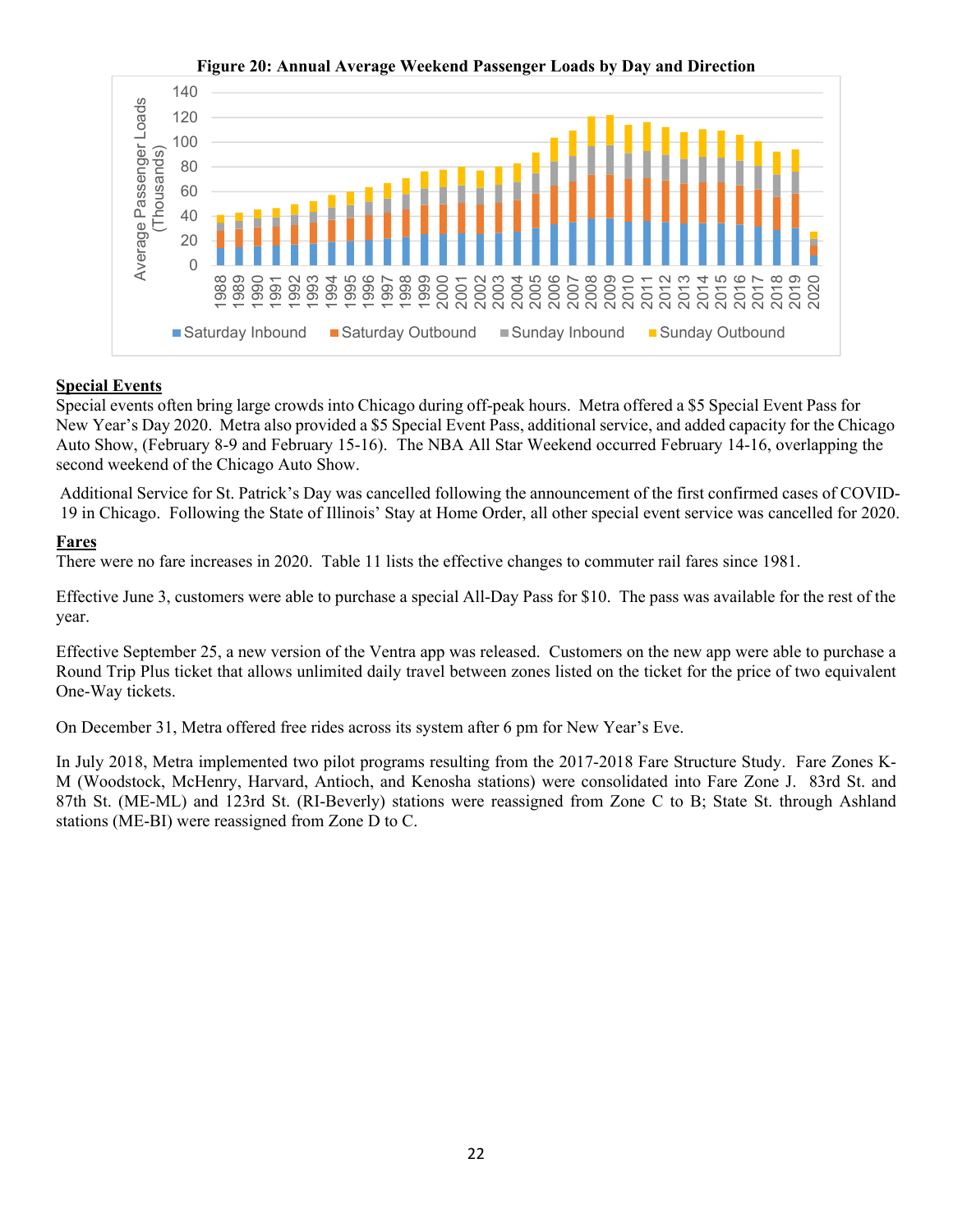| Date          | Action                                                                                                                                                                                                                                                                                                                                                                                                                                                                                                     |
|---------------|------------------------------------------------------------------------------------------------------------------------------------------------------------------------------------------------------------------------------------------------------------------------------------------------------------------------------------------------------------------------------------------------------------------------------------------------------------------------------------------------------------|
| <b>Jan-81</b> | across-the-board 33% increase                                                                                                                                                                                                                                                                                                                                                                                                                                                                              |
| <b>Jul-81</b> | across-the-board 12.5% increase plus 40% surcharge                                                                                                                                                                                                                                                                                                                                                                                                                                                         |
| Oct-81        | surcharge reduced to 33% (average -5%)                                                                                                                                                                                                                                                                                                                                                                                                                                                                     |
| Feb-84        | across-the-board 10% reduction (by Interim RTA Board)                                                                                                                                                                                                                                                                                                                                                                                                                                                      |
| Aug-85        | discount ten-ride tickets by 15%; reduce Zone B fares by 18%; Family Fares                                                                                                                                                                                                                                                                                                                                                                                                                                 |
| Feb-86        | across-the-board 5% increase                                                                                                                                                                                                                                                                                                                                                                                                                                                                               |
| Feb-89        | across-the-board 5% increase (Capital Farebox Financing program)                                                                                                                                                                                                                                                                                                                                                                                                                                           |
| Apr-90        | raise on-train cash fare penalty from $50¢$ to \$1.00                                                                                                                                                                                                                                                                                                                                                                                                                                                      |
| May-91        | introduce Weekend \$5 Ticket                                                                                                                                                                                                                                                                                                                                                                                                                                                                               |
| Feb-96        | across-the-board increase, $20¢$ per zone, +5 $\frac{1}{2}\%$ overall                                                                                                                                                                                                                                                                                                                                                                                                                                      |
| <b>Jun-02</b> | across-the-board 5% increase; raise on-train cash fare penalty from \$1.00 to \$2.00                                                                                                                                                                                                                                                                                                                                                                                                                       |
| Feb-06        | across-the-board 5% increase                                                                                                                                                                                                                                                                                                                                                                                                                                                                               |
| Feb-08        | across-the-board 10% increase                                                                                                                                                                                                                                                                                                                                                                                                                                                                              |
| Feb-10        | increase one-way tickets by 6%, quarter-rounded; raise on-train cash fare penalty from<br>\$2.00 to \$3.00; raise Weekend Ticket from \$5.00 to \$7.00                                                                                                                                                                                                                                                                                                                                                     |
| Feb-12        | 25.1% average fare increase (15.7% one-way; 30% ten-ride; 29.4% monthly); one-way<br>tickets valid for 14 days from date of purchase and not eligible for refunds; monthly tickets<br>valid only for the month issued and refunds subject to a \$5 handling fee                                                                                                                                                                                                                                            |
| $Feb-13$      | increase price of full-fare ten-ride ticket from 9.0 to 10.0 equivalent one-way fares (11.1%<br>increase)                                                                                                                                                                                                                                                                                                                                                                                                  |
| Feb-15        | 10.8% average fare increase; discount for full- and reduced-fare ten-ride tickets (priced at<br>9.0 equivalent one-way fares); weekend ticket increase from \$7 to \$8; on-train cash fare<br>penalty increase from \$3 to \$5 (implemented in 2016); various fare policy changes including<br>extension of one-way valid period from 14 to 90 days, extension of monthly valid period to<br>noon on 1st business day following valid month, and elimination of all refunds except by<br>discretion of CEO |
| Feb-16        | Increase One-Way Fares by \$0.25; Increase Full-Fare Ten-Ride by \$1.75, Full-Fare Monthly<br>Fares by \$2.50, Reduced Ten-Ride by \$0.75, and Reduced Monthly by \$1.25, on-train cash<br>fare penalty increase from \$3 to \$5 (adopted in 2015) was implemented.                                                                                                                                                                                                                                        |
| Feb-17        | Increase One-Way Fares by \$0.25, Full-Fare Ten-Ride by \$2.75, Full-Fare Monthly Fares by<br>\$11.75, Reduced One-Way by \$0.25, Reduced Ten-Ride by \$1.50, and Reduced Monthly by<br>\$7.50                                                                                                                                                                                                                                                                                                             |
| Feb-18        | Increase Adult One-Way fares by \$0.25; increase Reduced One-Way fares \$0.00-\$0.25;<br>increase Adult 10-Ride to 9.5 Adult One-Ways; increase Reduced 10-Ride to 9.5 Reduced<br>One-Ways; increase Adult Monthly multiplier to 29.0 Adult One-Ways; maintain Reduced<br>Monthly multiplier at 35.0 Reduced One-Ways; increase Weekend Pass by \$2                                                                                                                                                        |
| <b>Jul-18</b> | Zone Consolidation Pilot: consolidate Fare Zones K-M into Fare Zone J; Station Zone<br>Reassignment Pilot: 83rd St. and 87th St. (ME-ML) and 123rd St. (RI-Beverly) stations<br>reassigned from Zone C to B; State St. through Ashland stations (ME-BI) reassigned from<br>Zone D to C                                                                                                                                                                                                                     |
| <b>Jun-19</b> | Monthly pass holders allowed to use their ticket to travel anywhere in the system on weekends.<br>Previously, weekend travel was restricted to the zones listed on the ticket.                                                                                                                                                                                                                                                                                                                             |
| <b>Jun-20</b> | A temporary \$10 All-Day pass was released, allowing for unlimited travel on all lines for 24<br>hours, expiring at 3 am. The pass was available for the rest of 2020.                                                                                                                                                                                                                                                                                                                                     |
| Sep-20        | The Round Trip Plus ticket was released on the new version of the Ventra app only. The<br>Round Trip Plus ticket allows for unlimited travel on multiple lines between the zones listed on<br>the ticket, expiring at 3 am. Its price is equal to the cost of two One-Way tickets.                                                                                                                                                                                                                         |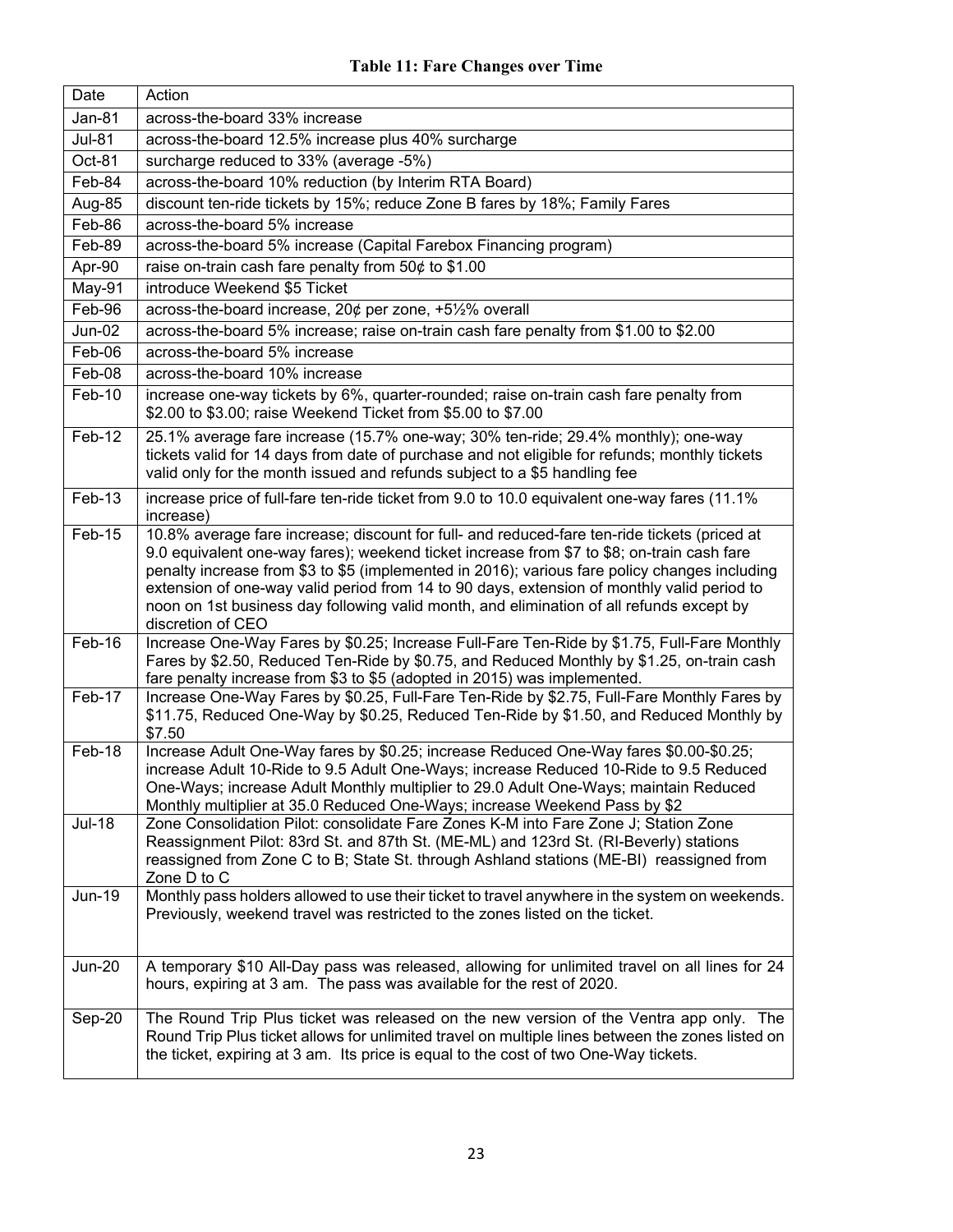## **February 2013, 2015, and 2018 10-Ride Fare Policy Change - Impact on Other Ticket Types**

The change in the 10-ride ticket policy had an effect on the share of ticket sales, passenger trips, and fare revenue by ticket type. Figure 21 shows the share of ticket sales, passenger trips, and fare revenue by ticket type for 2012 through 2016. Because Metra estimates ridership based on ticket sales, small shifts in the share of the type of ticket sold can result in larger shifts in the share of passenger trips attributable to each ticket type. When the price of the 10-ride ticket was increased to equal the price of 10 one-way tickets in February 2013, the share of trips attributable to monthly ticket holders increased while the share of 10-ride trips decreased. In 2015, when the price of a 10-ride ticket was reduced to the price of nine oneway tickets, the share of passenger trips attributable to monthly tickets decreased while the share for 10-ride tickets increased. This trend continued into 2018, abating after the price of 10-ride tickets was raised to 9.5-times the one-way fare on February 1, 2018.





# **Average Fare**

Each year, Metra calculates the average fare paid by fare-paying passengers (the average fare calculation does not include RTA Ride Free Permit rides). An increase in the average fare was anticipated in 2020 as Metra moved from static trip rate factors for the pass products to calculating ridership based on mobile ticket usage. In 2020, the average fare increased 14.4% compared to 2019 from \$4.99 to \$5.70 (see Figure 22).



**Figure 22: Average Fare and Annual Paid Trips**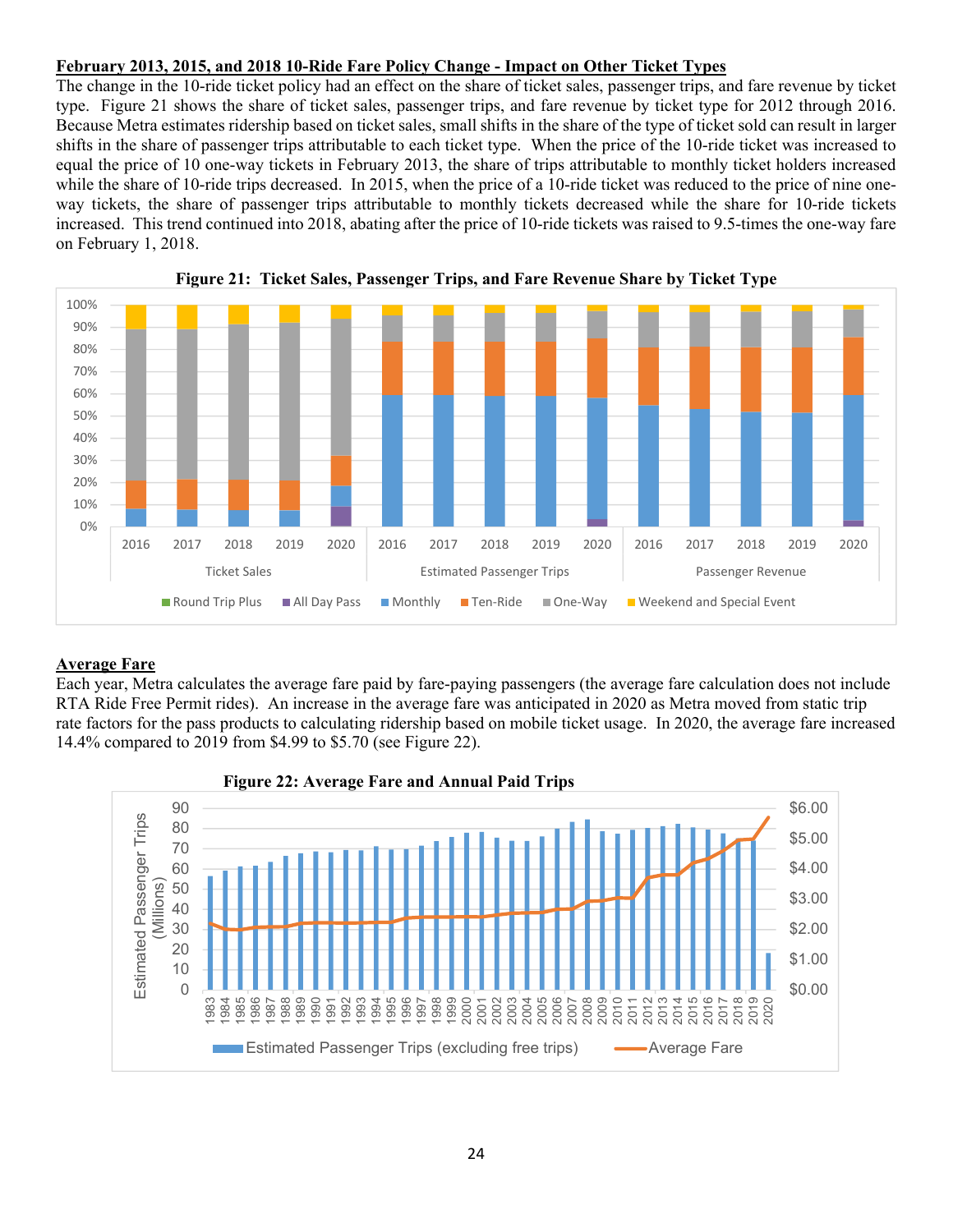Table 12 illustrates the change in average fare paid and average miles traveled in 2019 and 2020 for each rail line.

| Line         |        | 2019       |        | 2020       | % Change |            |  |
|--------------|--------|------------|--------|------------|----------|------------|--|
|              | Fare   | Avg. Miles | Fare   | Avg. Miles | Fare     | Avg. Miles |  |
| <b>BNSF</b>  | \$5.10 | 23.5       | \$6.35 | 22.9       | 24.4%    | $-2.6%$    |  |
| МE           | \$4.58 | 19.4       | \$5.41 | 18.7       | 18.0%    | $-3.6%$    |  |
| HC           | \$5.27 | 27.3       | \$6.72 | 26.7       | 27.3%    | $-2.1%$    |  |
| MD-N         | \$5.16 | 22.9       | \$6.15 | 22.4       | 19.2%    | $-1.9%$    |  |
| MD-W         | \$5.14 | 24.6       | \$6.17 | 23.8       | 20.0%    | $-2.9%$    |  |
| <b>NCS</b>   | \$5.76 | 31.3       | \$7.17 | 30.6       | 24.5%    | $-2.3%$    |  |
| RI           | \$4.78 | 21.4       | \$5.89 | 20.9       | 23.1%    | $-2.2%$    |  |
| <b>SWS</b>   | \$4.74 | 18.9       | \$5.98 | 18.5       | 26.1%    | $-1.8%$    |  |
| UP-N         | \$4.60 | 16.8       | \$4.38 | 16.6       | $-4.7%$  | $-1.4%$    |  |
| UP-NW        | \$5.22 | 24.9       | \$5.41 | 24.7       | 3.8%     | $-0.8%$    |  |
| UP-W         | \$5.05 | 22.4       | \$5.40 | 22.3       | 6.8%     | $-0.2%$    |  |
| <b>Total</b> | \$4.99 | 22.3       | \$5.70 | 21.7       | 14.4%    | $-2.5%$    |  |

**Table 12: Average Fare Paid and Miles Traveled by Line** 

\*Note: In 2020, Metra began calculating ridership using trip rate factors (TRF) calculated from mobile ticket use. Figures from 2019 are not comparable to 2020. These numbers are provided for historical purposes. Additionally, onboard fare collection was inactive for April and May 2020 for all lines, and from April to December 2020 for Union Pacific lines.

# **Level of Service**

At the beginning of 2020, Metra operated 692 trains on weekdays, 273 trains on Saturday, and 181 trains on Sunday. In March 2020, Metra switched to an alternate weekday schedule on all lines, except the HC, to adjust for the reduced number of riders as a consequence of the COVID-19 pandemic. The weekday level of service decreased from 692 trains to 374, with no change in the level of service on Saturdays or Sundays. In April, the weekday level of service increased from 374 trains to 376, with one additional train each on the ME and UP-NW.

In May 2020, the weekday level of service decreased from 376 trains to 364, as weekday service on the HC and NCS was reduced to 2 trains on each line, and weekday service on the SWS was reduced to 4 trains. Due to a service reconfiguration required for Positive Train Control (PTC), weekday service on the ME was increased by 21 trains, from 89 to 110. The Saturday level of service was reduced from 272 trains to 221, as Sunday schedules were put in place on Saturdays on all lines except the ME. This suspended Saturday service on the SWS Line.

In June 2020, the weekday level of service increased from 364 trains to 376, as weekday service was increased by two trains on the HC and NCS, from two to four each, and on the RI, from 38 to 40, and by six trains on the SWS, from four to 10. In July, Metra decreased Saturday service on the ME to match Sunday service, eliminating Saturday service on the ME Blue Island Branch. This decreased the Saturday level of service from 221 trains to 181.

In August 2020, the weekday level of service increased from 373 trains to 382, as weekday service was increased on the BNSF, from 41 trains to 43, and service was increased from 40 trains to 44 on the RI. In November, the weekday level of service increased from 382 to 392 trains, as weekday service was increased from 36 to 40 trains on the UP-N, and service was increased from 37 to 43 trains on the UP-NW.

As a result of these changes, the total number of peak service period trains (weekday a.m. and p.m. peak trains) operated by Metra each day in 2020 was decreased 50.8 percent from 329 to 162 and the total number of off-peak trains (weekday offpeak, Saturday and Sunday trains) decreased 27.5 percent from 817 to 592 (See Table 13).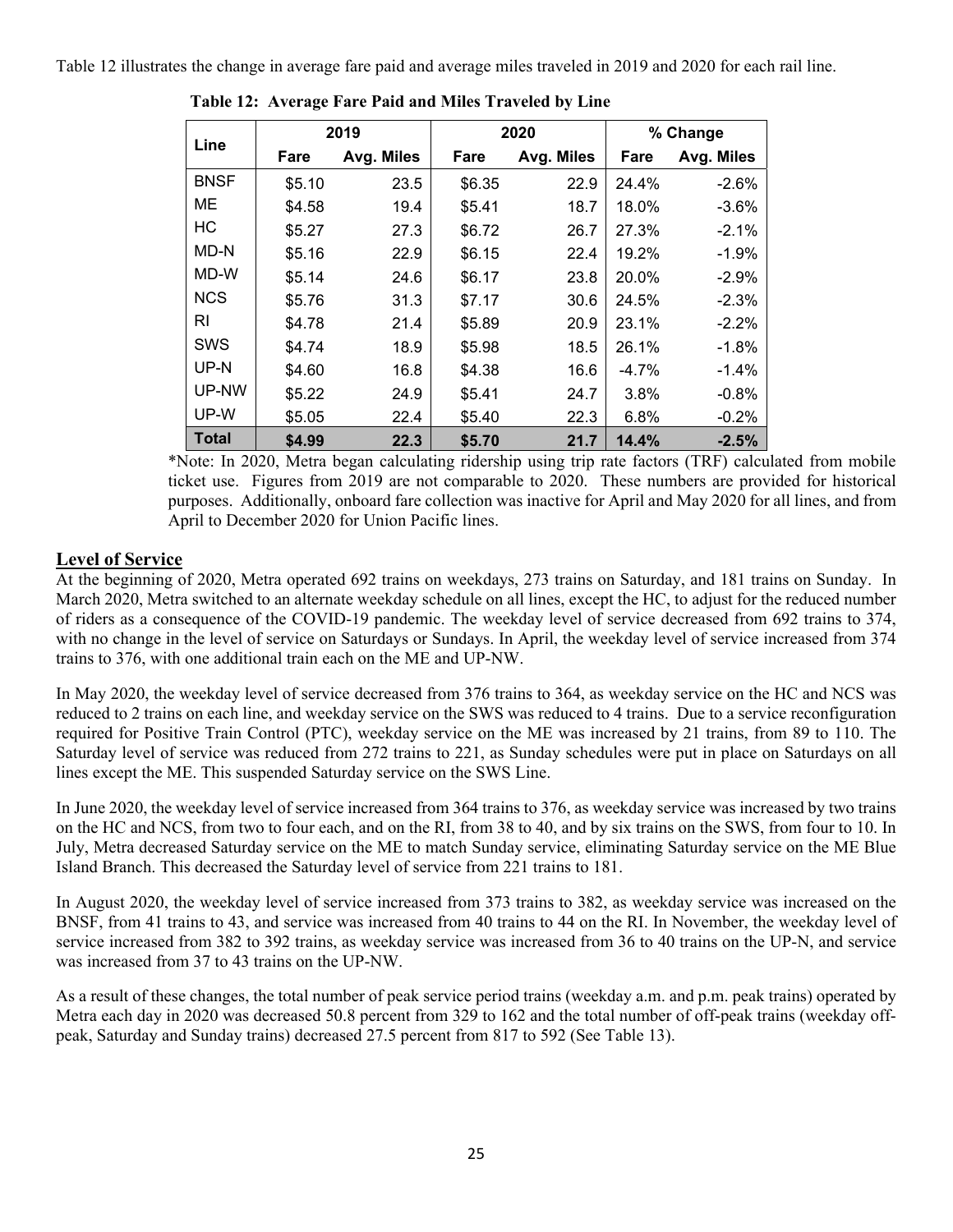|                | Weekday           |                   |                |                   | Saturday          |                | Sunday/Holiday    |                   |                |
|----------------|-------------------|-------------------|----------------|-------------------|-------------------|----------------|-------------------|-------------------|----------------|
| Line           | As of<br>12/31/19 | As of<br>12/31/20 | Pct.<br>Change | As of<br>12/31/19 | As of<br>12/31/20 | Pct.<br>Change | As of<br>12/31/19 | As of<br>12/31/20 | Pct.<br>Change |
| <b>BNSF</b>    | 97                | 43                | $-55.7%$       | 30                | 20                | $-33.3%$       | 20                | 20                | 0.0%           |
| HC             | 7                 | 4                 | $-42.9%$       | 0                 | 0                 | n/a            | $\mathbf 0$       | 0                 | n/a            |
| <b>ME</b>      | 155               | 110               | $-29.0%$       | 80                | 40                | $-50.0\%$      | 40                | 40                | 0.0%           |
| MD-N           | 63                | 28                | -55.6%         | 20                | 18                | $-10.0\%$      | 18                | 18                | 0.0%           |
| MD-W           | 58                | 32                | $-44.8%$       | 24                | 18                | $-25.0%$       | 18                | 18                | 0.0%           |
| <b>NCS</b>     | 20                | 4                 | $-80.0\%$      | $\mathbf 0$       | $\mathbf 0$       | n/a            | 0                 | 0                 | n/a            |
| R <sub>1</sub> | 68                | 44                | $-35.3%$       | 33                | 28                | $-15.2%$       | 28                | 28                | 0.0%           |
| SWS            | 30                | 10                | $-66.7%$       | 6                 | $\mathbf 0$       | $-100.0\%$     | $\mathbf 0$       | 0                 | n/a            |
| UP-N           | 70                | 40                | $-42.9%$       | 26                | 18                | $-30.8%$       | 18                | 18                | 0.0%           |
| UP-NW          | 65                | 43                | $-33.8%$       | 34                | 21                | $-38.2%$       | 21                | 21                | 0.0%           |
| UP-W           | 59                | 34                | -42.4%         | 20                | 18                | $-10.0\%$      | 18                | 18                | 0.0%           |
| <b>Total</b>   | 692               | 392               | $-43.4%$       | 273               | 181               | $-33.7%$       | 181               | 181               | 0.0%           |

**Table 13: Trains Per Day 2019 vs 2020** 

Figure 23 shows the number of peak and off-peak trains on an annual basis since 1984. Since 1984, service has decreased -34 percent in the peak period and -6 percent in the off-peak period. While the overall number of trains decreased in 2020, Metra has continued to add service as ridership increases to promote social distancing on trains.





#### **Total Train Miles**

Total train miles (revenue and non-revenue) are a useful measure of the quantity of service offered. Figure 24, combines annual train miles with ridership (including free trips) for the system, and illustrates the importance of service levels to the amount of passenger use. In 2020, the total number of train miles decreased 30.9 percent compared to 2019. Since 1983, train miles have decreased 5 percent, while passenger trips have decreased 67 percent.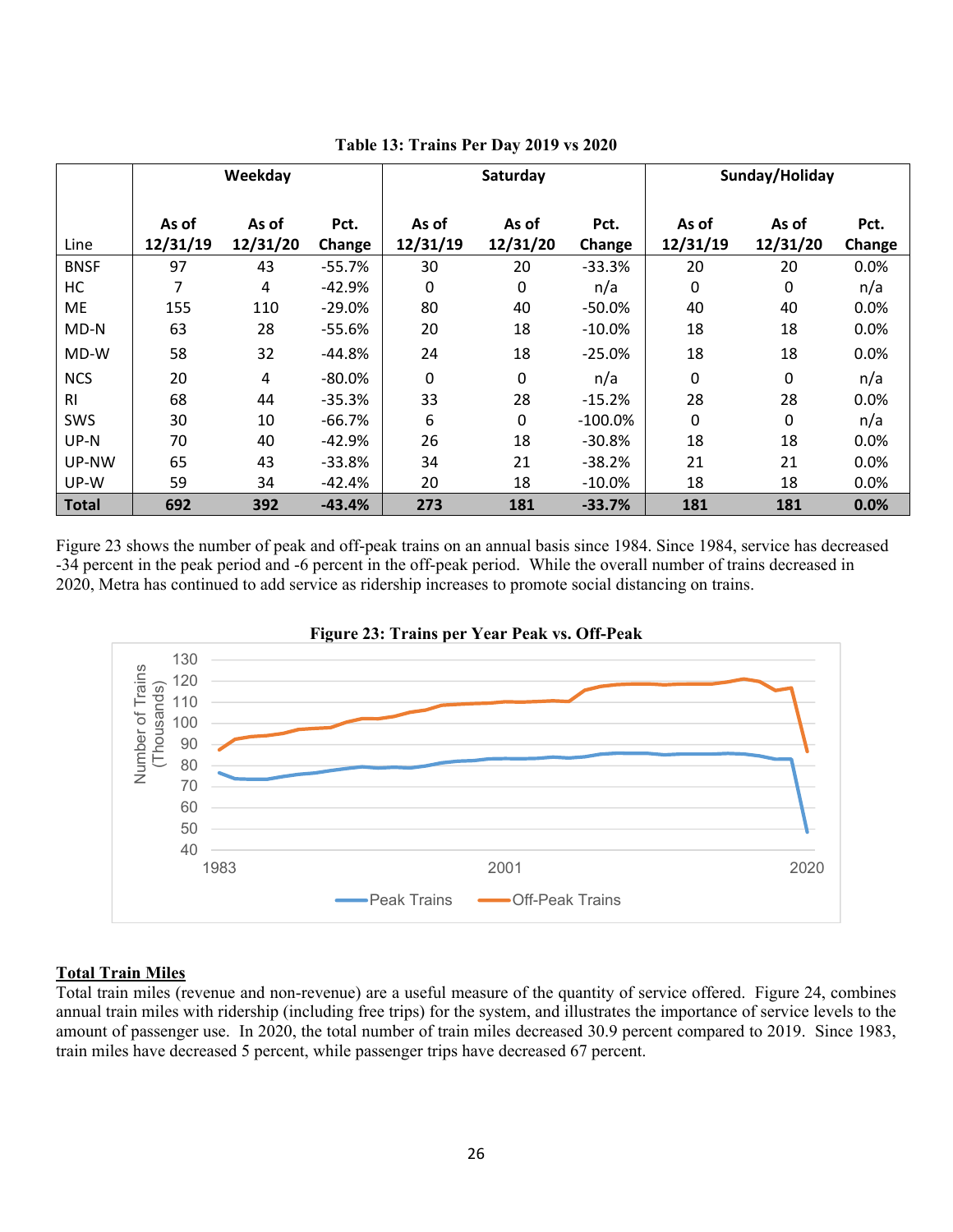

#### **Figure 24: Annual Ridership vs. Annual Train Miles**

# **Stations**

Since Metra began in 1984, 32 stations have been opened and 15 stations have been closed (see Table 14 and Table 15). The opening of stations tends to have a positive impact on Metra ridership as Metra becomes more accessible to commuters.

| <b>Opened Station</b>         | Line        | Year | <b>Opened Station</b>               | Line       | Year |
|-------------------------------|-------------|------|-------------------------------------|------------|------|
| <b>Big Timber</b>             | MD-N        | 1986 | Antioch                             | <b>NCS</b> | 1996 |
| Route 59                      | <b>BNSF</b> | 1989 | Glen/N. Glenview                    | MD-N       | 2001 |
| Orland Park/153rd             | SWS         | 1990 | Prairie Crossing/Libertyville       | MD-N       | 2004 |
| <b>Hickory Creek</b>          | <b>RI</b>   | 1993 | Palos Heights                       | <b>SWS</b> | 2004 |
| Orland Park/179 <sup>th</sup> | SWS         | 1995 | Pingree Road                        | UP-NW      | 2005 |
| Lake Cook Rd.                 | MD-N        | 1996 | Manhattan                           | SWS        | 2006 |
| O'Hare Transfer               | <b>NCS</b>  | 1996 | La Fox                              | UP-W       | 2006 |
| <b>Prospect Heights</b>       | <b>NCS</b>  | 1996 | Elburn                              | UP-W       | 2006 |
| Wheeling                      | <b>NCS</b>  | 1996 | Franklin Park/Belmont Ave.          | <b>NCS</b> | 2006 |
| <b>Buffalo Grove</b>          | <b>NCS</b>  | 1996 | <b>Schiller Park</b>                | <b>NCS</b> | 2006 |
| <b>Prairie View</b>           | <b>NCS</b>  | 1996 | Rosemont                            | <b>NCS</b> | 2006 |
| <b>Vernon Hills</b>           | <b>NCS</b>  | 1996 | Grayslake/Washington St.            | <b>NCS</b> | 2006 |
| <b>Mundelein</b>              | <b>NCS</b>  | 1996 | Laraway Rd.                         | SWS        | 2006 |
| Prairie Crossing/Libertyville | <b>NCS</b>  | 1996 | Grand/Cicero                        | MD-N       | 2006 |
| Round Lake Beach              | <b>NCS</b>  | 1996 | 35 <sup>th</sup> Street/"Lou" Jones | RI         | 2011 |
| Lake Villa                    | <b>NCS</b>  | 1996 | Romeoville                          | НC         | 2018 |

| <b>Table 14: Stations Opened Since 1984</b> |  |  |
|---------------------------------------------|--|--|
|                                             |  |  |

| <b>Opened Station</b>               | Line       | Year |
|-------------------------------------|------------|------|
| Antioch                             | <b>NCS</b> | 1996 |
| Glen/N. Glenview                    | MD-N       | 2001 |
| Prairie Crossing/Libertyville       | MD-N       | 2004 |
| Palos Heights                       | SWS        | 2004 |
| Pingree Road                        | UP-NW      | 2005 |
| Manhattan                           | <b>SWS</b> | 2006 |
| La Fox                              | UP-W       | 2006 |
| Flburn                              | UP-W       | 2006 |
| Franklin Park/Belmont Ave.          | <b>NCS</b> | 2006 |
| <b>Schiller Park</b>                | <b>NCS</b> | 2006 |
| Rosemont                            | <b>NCS</b> | 2006 |
| Grayslake/Washington St.            | <b>NCS</b> | 2006 |
| Laraway Rd.                         | <b>SWS</b> | 2006 |
| Grand/Cicero                        | MD-N       | 2006 |
| 35 <sup>th</sup> Street/"Lou" Jones | RI         | 2011 |
| Romeoville                          | НC         | 2018 |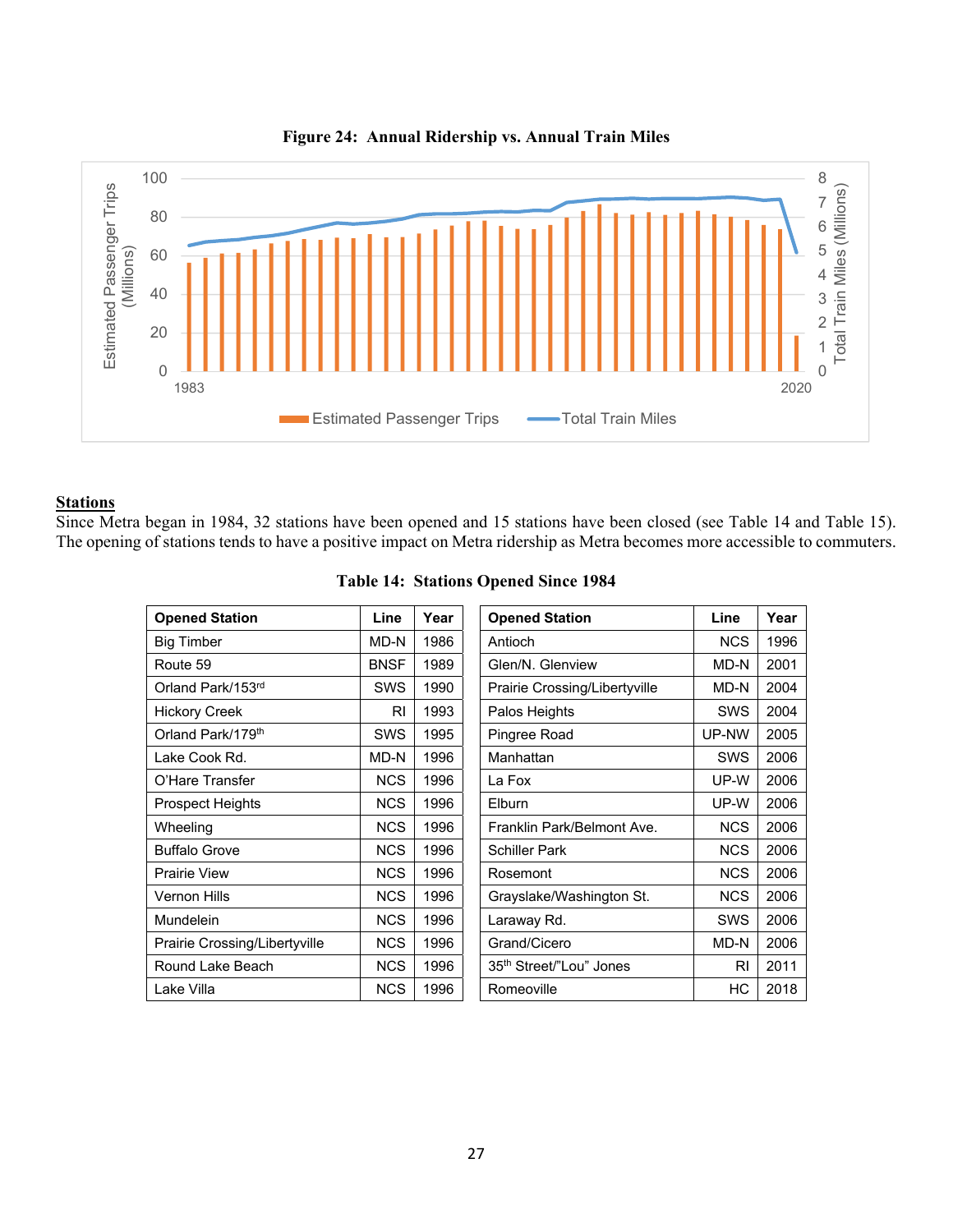| <b>Table 15: Stations Closed Since 1984</b> |  |  |
|---------------------------------------------|--|--|
|                                             |  |  |

| <b>Closed Station</b>   | Line      | Year | <b>Closed Station</b>  | Line        | Year |
|-------------------------|-----------|------|------------------------|-------------|------|
| 67 <sup>th</sup> Street | <b>ME</b> | 1984 | Longwood/99th          | RI          | 1985 |
| Halsted                 | НC        | 1984 | <b>Abbott Platform</b> | UP-N        | 1986 |
| <b>Brighton Park</b>    | HC        | 1984 | Lockport/5th           | HC          | 1988 |
| Rondout                 | MD-N      | 1984 | Glenn                  | HC          | 1989 |
| Wilson Road             | MD-N      | 1984 | Hermosa                | MD-W        | 2006 |
| Western Ave.            | MD-N      | 1984 | Cragin                 | MD-W        | 2006 |
| Hartland                | UP-NW     | 1984 | Clyde                  | <b>BNSF</b> | 2007 |
| <b>Givens</b>           | RI        | 1984 |                        |             |      |

#### **Parking Utilization**

Since a majority of Metra riders drive to stations, parking utilization rates are usually consistent with changes in ridership. Over 37,000 net parking spaces have been added to the system since 1987. In 2020, a comprehensive parking survey was not conducted due to the COVID-19 pandemic.

| Year              | Capacity | Used   | Empty  | % Used |
|-------------------|----------|--------|--------|--------|
| 1987              | 52,602   | 46,138 | 6.464  | 87.7%  |
| 1991              | 61,952   | 54,175 | 7,777  | 87.4%  |
| 1994              | 67,480   | 58,233 | 9,247  | 86.3%  |
| 1997              | 72,104   | 60.887 | 11,217 | 84.4%  |
| 1999              | 72,265   | 63,826 | 8,439  | 88.3%  |
| 2001              | 75,724   | 67,038 | 8.686  | 88.5%  |
| 2003              | 78,086   | 67.405 | 10,681 | 86.3%  |
| 2005              | 81,996   | 68,212 | 13,784 | 83.2%  |
| 2006              | 85,956   | 70,499 | 15,457 | 82.0%  |
| 2007              | 88,675   | 71,368 | 17,307 | 80.5%  |
| 2008              | 88,628   | 71,860 | 16,768 | 81.1%  |
| 2009              | 89,090   | 67,852 | 21,238 | 76.2%  |
| 2010              | 90.238   | 67.183 | 23.055 | 74.5%  |
| 2011              | 89,982   | 68,341 | 21,641 | 75.9%  |
| 2012              | 90,020   | 66,513 | 23,507 | 73.9%  |
| 2013              | 90,257   | 67,200 | 23,057 | 74.5%  |
| 2014              | 90.634   | 68,450 | 22,184 | 75.5%  |
| 2015              | 90,776   | 67,588 | 23,191 | 74.5%  |
| 2016              | 91,175   | 67.980 | 23,195 | 74.6%  |
| 2017              | 90,746   | 66.590 | 24,156 | 73.4%  |
| 2018              | 90,626   | 67,754 | 22,872 | 74.8%  |
| 2019              | 90,278   | 65,776 | 24.502 | 72.9%  |
| 2020              |          |        |        |        |
| <b>Difference</b> | (net)    |        |        |        |
| '87-'19           | 37,676   | 19,638 | 18,038 |        |

**Table 16: Metra Commuter Parking**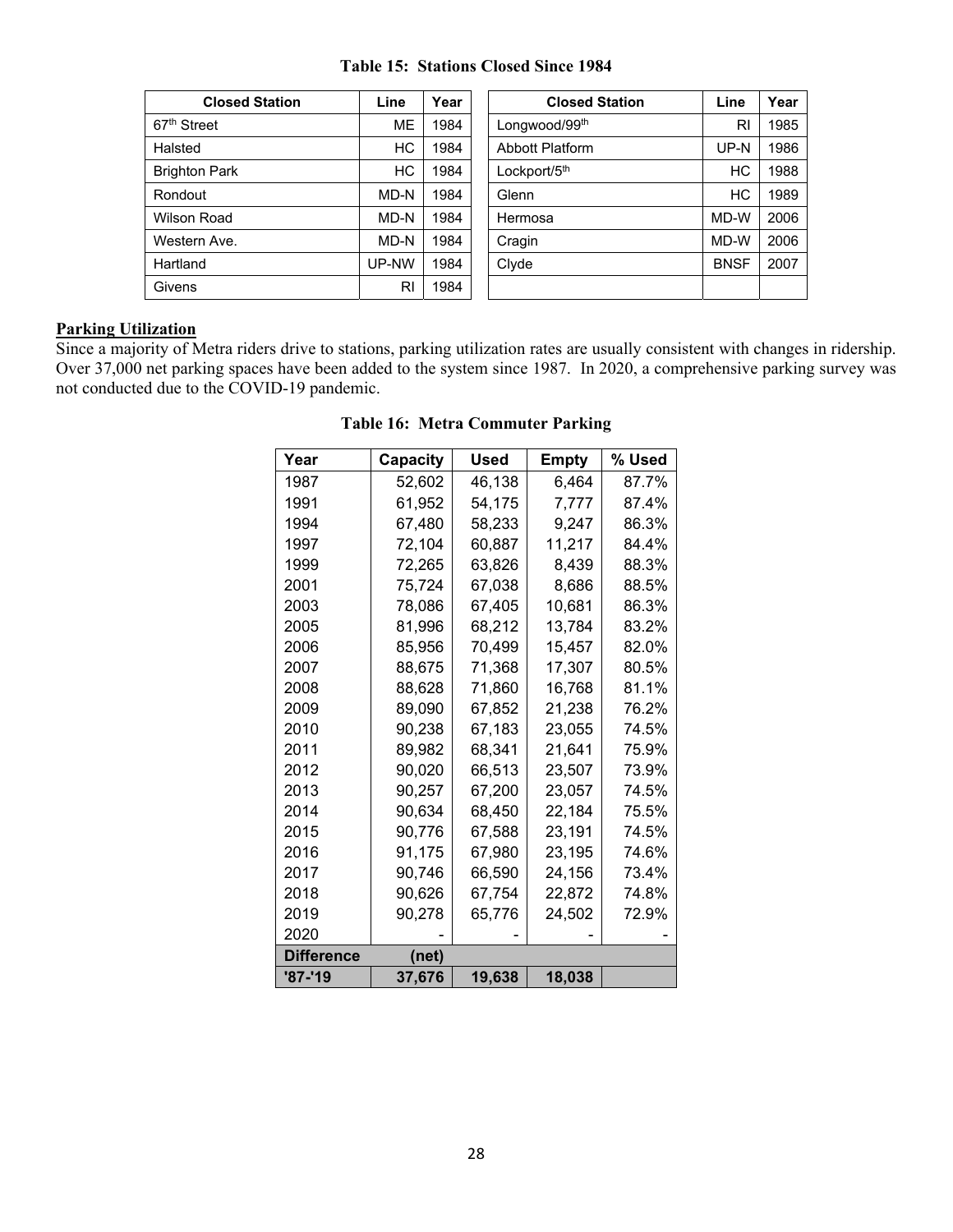# **Calendar Differences**

Since Metra's heaviest passenger loads are during the weekday commute hours, ridership is impacted by the number of weekdays in the year. As shown in Table 17, 2020 was a leap year, and had one additional weekday, the same number of Saturdays, and Sundays/holidays compared to 2019. 2020 was Metra operates Sunday schedules on major holidays.

|              |         | Weekday        |                  | <b>Saturday</b> |      |                              |  |
|--------------|---------|----------------|------------------|-----------------|------|------------------------------|--|
|              | 2019    | 2020           | Change           | 2019            | 2020 | Change                       |  |
| Jan          | 22      | 22             | 0                | 4               | 4    | 0                            |  |
| Feb          | 20      | 20             | 0                | 4               | 5    | 1                            |  |
| Mar          | 21      | 22             | 1                | 5               | 4    | -1                           |  |
| Apr          | 22      | 22             | 1                | 4               | 4    | $\mathbf 0$                  |  |
| May          | 22      | 20             | 0                | 4               | 5    | 1                            |  |
| Jun          | 20      | 22             | $-1$             | 5               | 4    | $-1$                         |  |
| Jul          | 22      | 22             | 1                | 4               | 4    | 0                            |  |
| Aug          | 22      | 21             | -1               | 5               | 5    | 0                            |  |
| Sep          | 20      | 21             | 1                | 4               | 4    | 0                            |  |
| Oct          | 23      | 22             | 0                | 4               | 5    | 1                            |  |
| Nov          | 20      | 20             | $-1$             | 5               | 4    | -1                           |  |
| Dec          | 21      | 22             | 1                | 4               | 4    | 0                            |  |
| <b>Total</b> | 255     | 256            | $\bf{0}$         | 52              | 52   | $\bf{0}$                     |  |
|              |         | Sunday/Holiday |                  | <b>All Days</b> |      |                              |  |
|              | 2019    | 2020           | Change           | 2019            | 2020 | Change                       |  |
| Jan          |         |                |                  |                 |      |                              |  |
|              | 5       | 5              | 0                | 31              | 31   | 0                            |  |
| Feb          | 4       | $\overline{4}$ | 0                | 28              | 29   | 1                            |  |
| Mar          | 5       | 5              | 1                | 31              | 31   | 0                            |  |
| Apr          | 4       | 4              | $-1$             | 30              | 30   | $\mathbf 0$                  |  |
| May          | 5       | 6              | 0                | 31              | 31   | 0                            |  |
| Jun          | 5       | 4              | 1                | 30              | 30   | $\mathbf 0$                  |  |
| Jul          | 5       | 5              | $-1$             | 31              | 31   | 0                            |  |
| Aug          | 4       | 5              | 0                | 31              | 31   | 0                            |  |
| Sep          | 6       | 5              | 0                | 30              | 30   | $\mathbf 0$                  |  |
| Oct          | 4       | 4              | 0                | 31              | 31   | 0                            |  |
| Nov          | 5       | 6              | 0                | 30              | 30   | 0                            |  |
| Dec<br>Total | 6<br>58 | 5<br>58        | 0<br>$\mathbf 0$ | 31<br>365       | 31   | 0<br>$\overline{\mathbf{1}}$ |  |

**Table 17: Calendar Differences between 2019 and 2020**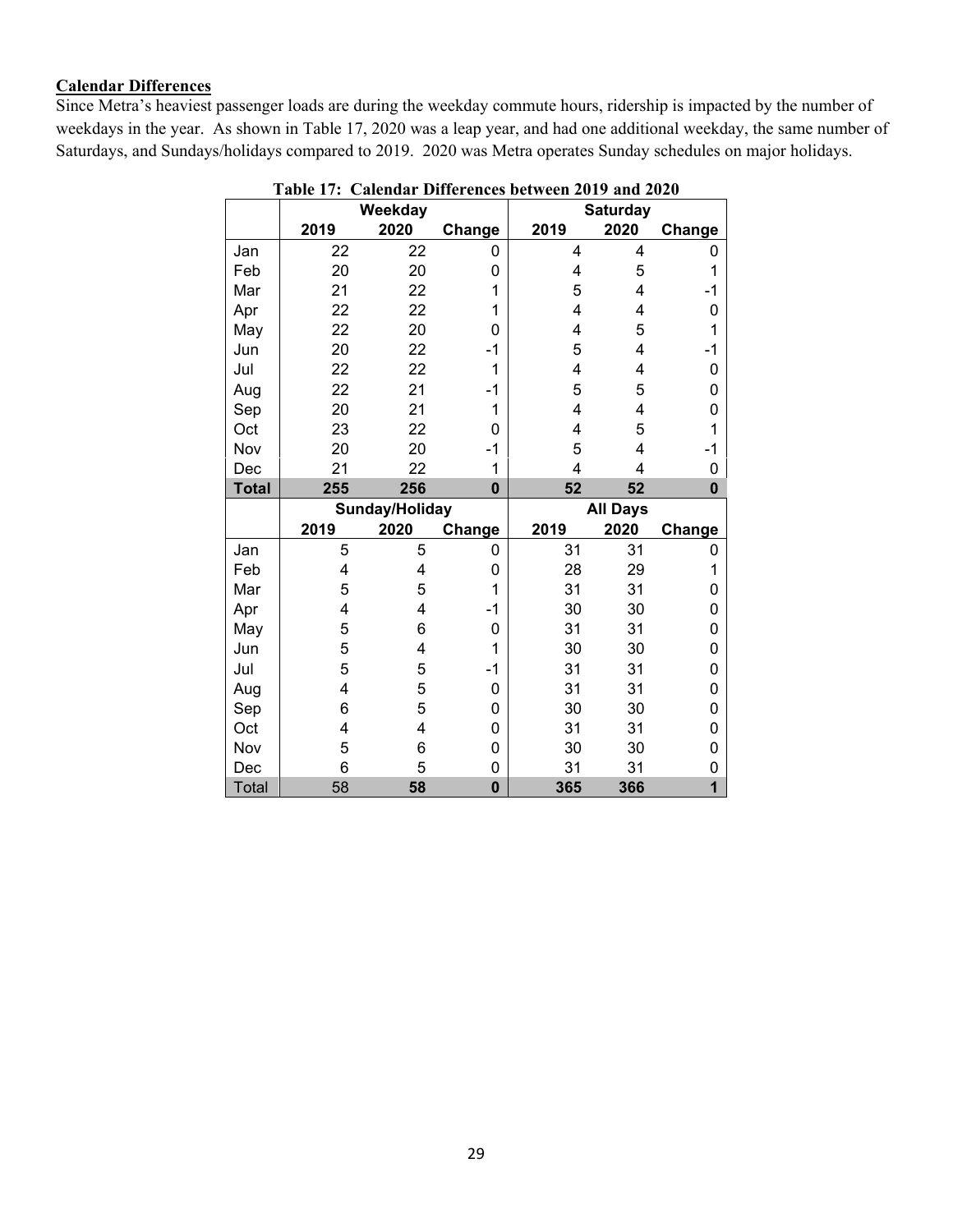# **IV. 2020 TICKET SALES**

Metra offers a variety of passes and ticket types to accommodate unique rider needs. The total number of tickets bought in 2020 declined by 74.4 percent compared to 2019 (see Table 18). In 2020, Monthly Pass sales declined 68.5 percent and Weekend and Special Event Pass sales declined 80.1 percent. Metra began offering the \$10 All-Day Pass in April 2020 to encourage ridership with a simple fare product during the pandemic. Metra introduced the Round Trip Plus ticket in September 2020.

| <b>Ticket Type</b>                       | 2016       | 2017       | 2018        | 2019       | 2020      | Change<br>2016-<br>2020 | Change<br>2019-<br>2020 |
|------------------------------------------|------------|------------|-------------|------------|-----------|-------------------------|-------------------------|
| <b>Monthly Pass</b>                      | 1,133,464  | 1,072,941  | 1,032,447   | 1,003,227  | 316,005   | $-72.1%$                | $-68.5%$                |
| 10-Ride Ticket                           | 1,753,264  | 1,866,371  | 1,843,794   | 1,796,191  | 461,369   | -73.7%                  | -74.3%                  |
| Round Trip Plus                          |            |            |             |            | 11,966    | N/A                     | N/A                     |
| One-Way Ticket                           | 9,457,638  | 9,209,144  | 9,511,730   | 9,452,397  | 2,100,497 | -77.8%                  | -77.8%                  |
| <b>Mobile &amp; Station</b>              | 6,568,058  | 6.817.656  | 7,358,535   | 7,637,086  | 1,737,625 | $-73.5%$                | $-77.2%$                |
| Conductor                                | 2,889,580  | 2,391,488  | 2, 153, 195 | 1,815,311  | 362,872   | $-87.4%$                | $-80.0\%$               |
| \$10 All-Day Pass                        |            |            |             |            | 305,931   | N/A                     | N/A                     |
| Weekend and<br><b>Special Event Pass</b> | 1,495,940  | 1,470,765  | 1,160,103   | 1,046,856  | 208,759   | $-86.0\%$               | $-80.1%$                |
| Mobile & Station                         | 602,702    | 693,550    | 576.127     | 570.747    | 126,777   | $-79.0\%$               | $-77.8%$                |
| Conductor                                | 893,238    | 777,215    | 583,976     | 476,109    | 81,982    | $-90.8\%$               | $-82.8\%$               |
| Total                                    | 13,840,306 | 13,619,221 | 13,548,074  | 13,298,671 | 3,404,527 | $-75.4%$                | $-74.4%$                |

Table 19 shows the percent share of tickets, passenger trips, and revenue by ticket type for the last five years. The proportion of Monthly Pass sales and revenue increased while the proportion of Monthly Pass trips declined due to a change in methodology for estimating trips per Monthly Pass (from a system-wide 43 trips per month factor to trip rate factors calculated based on mobile ticket activations for each line, for each month, effective in March 2020).

|                                 | <b>Ticket Sales</b> |                          |        |        | <b>Estimated Passenger Trips</b> |        |        |        |        |        |
|---------------------------------|---------------------|--------------------------|--------|--------|----------------------------------|--------|--------|--------|--------|--------|
| <b>Ticket Type</b>              | 2016                | 2017                     | 2018   | 2019   | 2020                             | 2016   | 2017   | 2018   | 2019   | 2020   |
| <b>Monthly Pass</b>             | 8.30%               | 7.90%                    | 7.60%  | 7.60%  | 9.28%                            | 59.50% | 59.50% | 59.10% | 59.00% | 58.11% |
| 10-Ride Ticket                  | 12.80%              | 13.80%                   | 13.60% | 13.50% | 13.55%                           | 24.10% | 24.10% | 24.50% | 24.60% | 24.86% |
| Round Trip Plus*                |                     |                          |        |        | 0.35%                            |        |        |        |        | 0.12%  |
| One-Way Ticket                  | 69.00%              | 67.90%                   | 70.40% | 71.30% | 61.69%                           | 11.90% | 11.90% | 12.70% | 12.90% | 11.32% |
| \$10 All-Day Pass**             |                     |                          |        |        | 8.99%                            |        |        |        |        | 3.12%  |
| Weekend & Special<br>Event Pass | 9.90%               | 10.40%                   | 8.30%  | 7.60%  | 6.13%                            | 4.60%  | 4.60%  | 3.70%  | 3.50%  | 2.47%  |
|                                 |                     | <b>Passenger Revenue</b> |        |        |                                  |        |        |        |        |        |
|                                 | 2016                | 2017                     | 2018   | 2019   | 2020                             |        |        |        |        |        |
| <b>Monthly Pass</b>             | 54.90%              | 53.20%                   | 51.90% | 51.60% | 56.46%                           |        |        |        |        |        |
| 10-Ride Ticket                  | 26.10%              | 28.10%                   | 29.10% | 29.30% | 26.04%                           |        |        |        |        |        |
| Round Trip Plus*                |                     |                          |        |        | 0.13%                            |        |        |        |        |        |
| One-Way Ticket                  | 15.90%              | 15.50%                   | 16.00% | 16.30% | 12.49%                           |        |        |        |        |        |
| \$10 All-Day Pass**             |                     |                          |        |        | 2.92%                            |        |        |        |        |        |
| Weekend & Special<br>Event Pass | 3.10%               | 3.20%                    | 3.00%  | 2.80%  | 1.95%                            |        |        |        |        |        |

#### **Table 19: Percent Share by Ticket Type**

Figure 25 shows the total numbers of tickets by ticket type sold since 1984. COVID-19 caused a significant decrease in sales across all ticket types.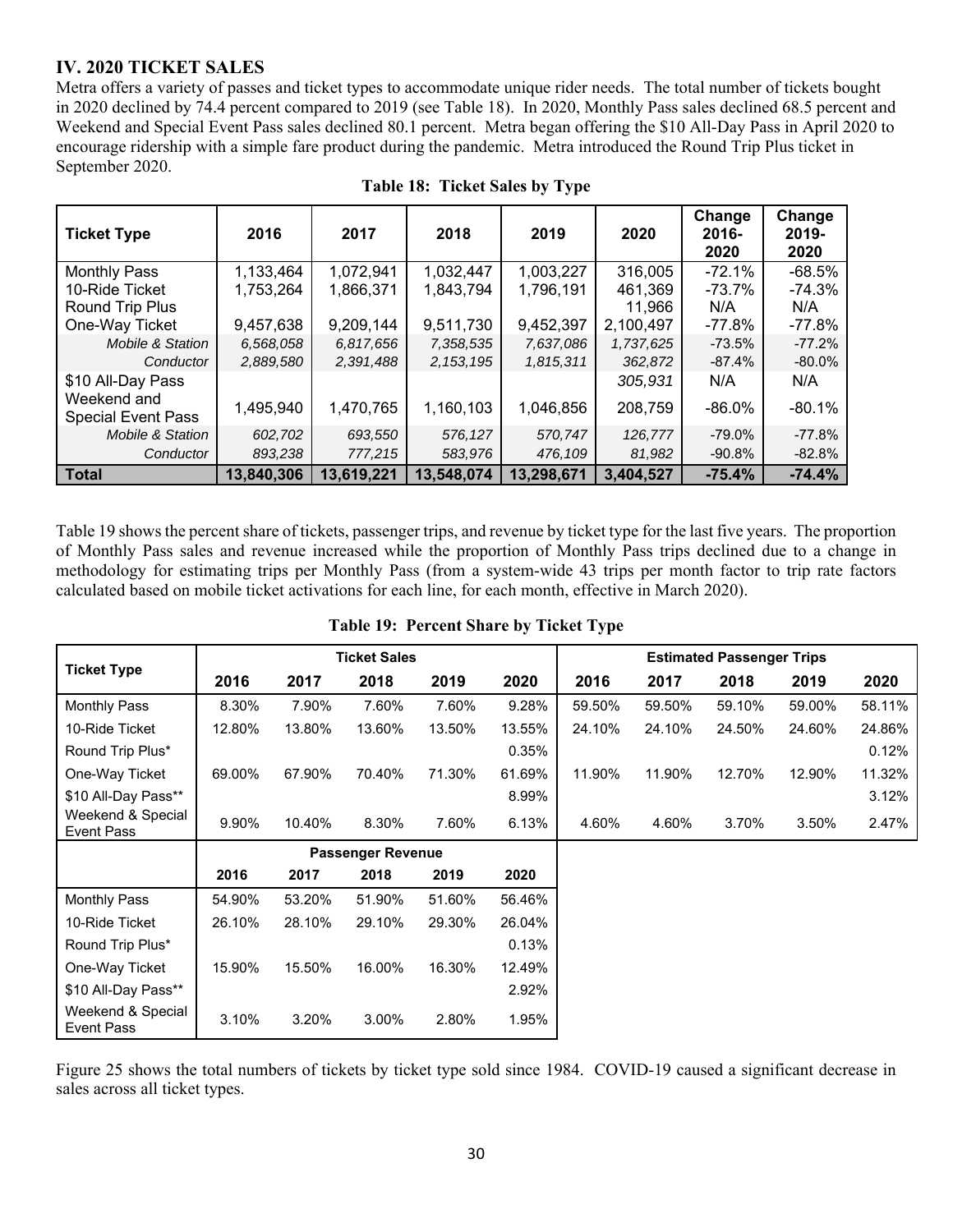

**Figure 25: Total Ticket Sales by Type**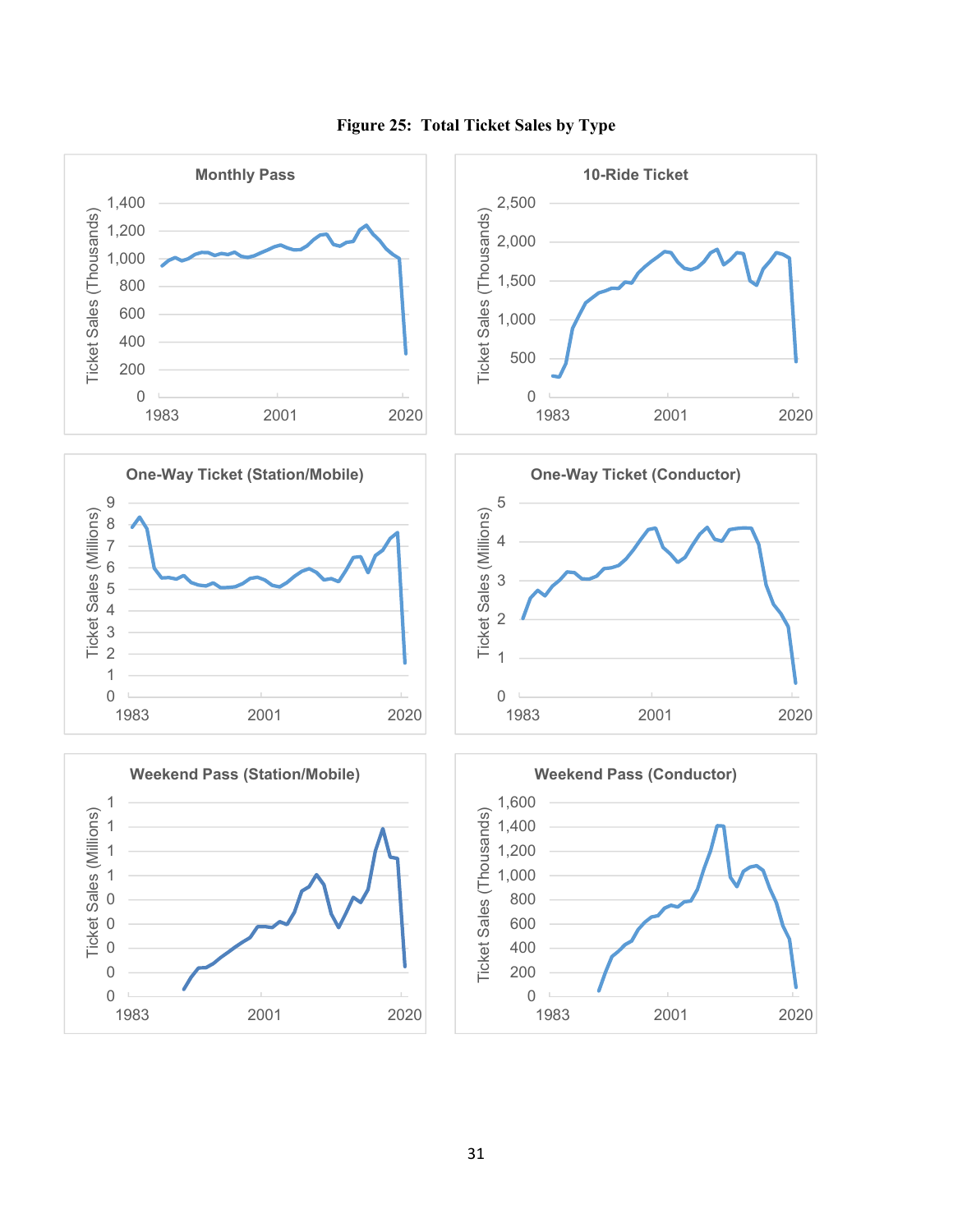#### **Full Fare Sales**

Figure 26 shows the total number of full fare tickets by ticket type since 2009.



# **Figure 26: Full Fare Ticket Sales by Type**

\*Does not include conductor or group sales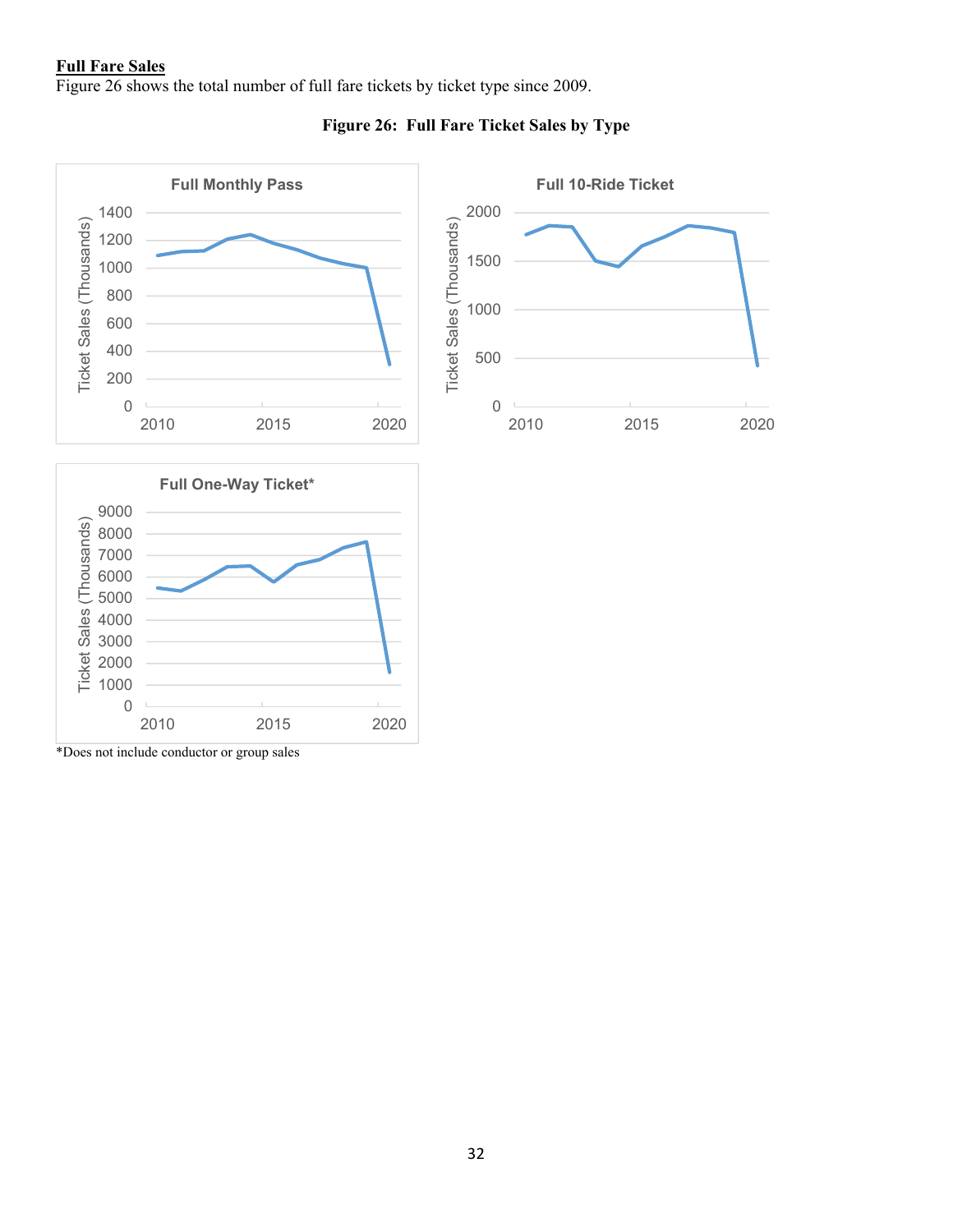#### **Reduced Fare Sales**

Table 20 shows all reduced-fare ticket sales by month for 2019 and 2020. Reduced fare monthly pass sales decreased 69.8 percent while reduced fare 10-ride ticket sales decreased 74.2 percent. Collectively, One-Way and conductor sales decreased 79.4 percent. The reduced-fare Round Trip Plus ticket became available in September 2020 after the new Ventra app was launched.

|              | 2019           |         |         |                  |                |         |         |                  |                                     |
|--------------|----------------|---------|---------|------------------|----------------|---------|---------|------------------|-------------------------------------|
|              | <b>Monthly</b> | 10-Ride | One-Way | <b>Conductor</b> | <b>Monthly</b> | 10-Ride | One-Way | <b>Conductor</b> | Round<br><b>Trip</b><br><b>Plus</b> |
| Jan          | 2,752          | 11,168  | 42,613  | 19,183           | 2,789          | 12,340  | 49,779  | 18,015           |                                     |
| Feb          | 2,838          | 10,771  | 33,924  | 14,399           | 2,905          | 10,835  | 44,569  | 16,417           |                                     |
| Mar          | 2,940          | 11,587  | 63,580  | 21,353           | 3,006          | 5,519   | 21,048  | 9,605            |                                     |
| Apr          | 2,991          | 11,919  | 47,792  | 17,705           | 154            | 168     | 439     | 42               |                                     |
| May          | 2,972          | 12,896  | 59,546  | 26,328           | 52             | 192     | 647     | 38               |                                     |
| Jun          | 2,809          | 12,175  | 76,946  | 33,644           | 127            | 814     | 3,709   | 1,260            |                                     |
| Jul          | 2,780          | 12,334  | 91,136  | 35,997           | 218            | 1,106   | 6,480   | 2,469            |                                     |
| Aug          | 2,627          | 12,208  | 87,632  | 29,854           | 228            | 1,182   | 5,570   | 2,291            |                                     |
| Sep          | 3,154          | 12,687  | 52,159  | 22,283           | 289            | 1,368   | 5,985   | 2,095            | 70                                  |
| Oct          | 3,265          | 13,586  | 56,308  | 22,069           | 153            | 1,485   | 6,777   | 2,548            | 702                                 |
| Nov          | 3,044          | 11,695  | 58,922  | 20,528           | 318            | 1,143   | 4,120   | 1,787            | 422                                 |
| <b>Dec</b>   | 2,611          | 11,358  | 71,444  | 25,662           | 267            | 1,047   | 4,832   | 1,911            | 780                                 |
| <b>Total</b> | 34,783         | 144,384 | 742,002 | 289,005          | 10,506         | 37,199  | 153,955 | 58,478           | 1,974                               |

| <b>Table 20: Reduced-Fare Ticket Sales</b> |  |
|--------------------------------------------|--|
|                                            |  |

Figure 27 shows the total number of reduced fare tickets by ticket type (monthly, 10-ride, and one-way excluding conductor) sold since 2008.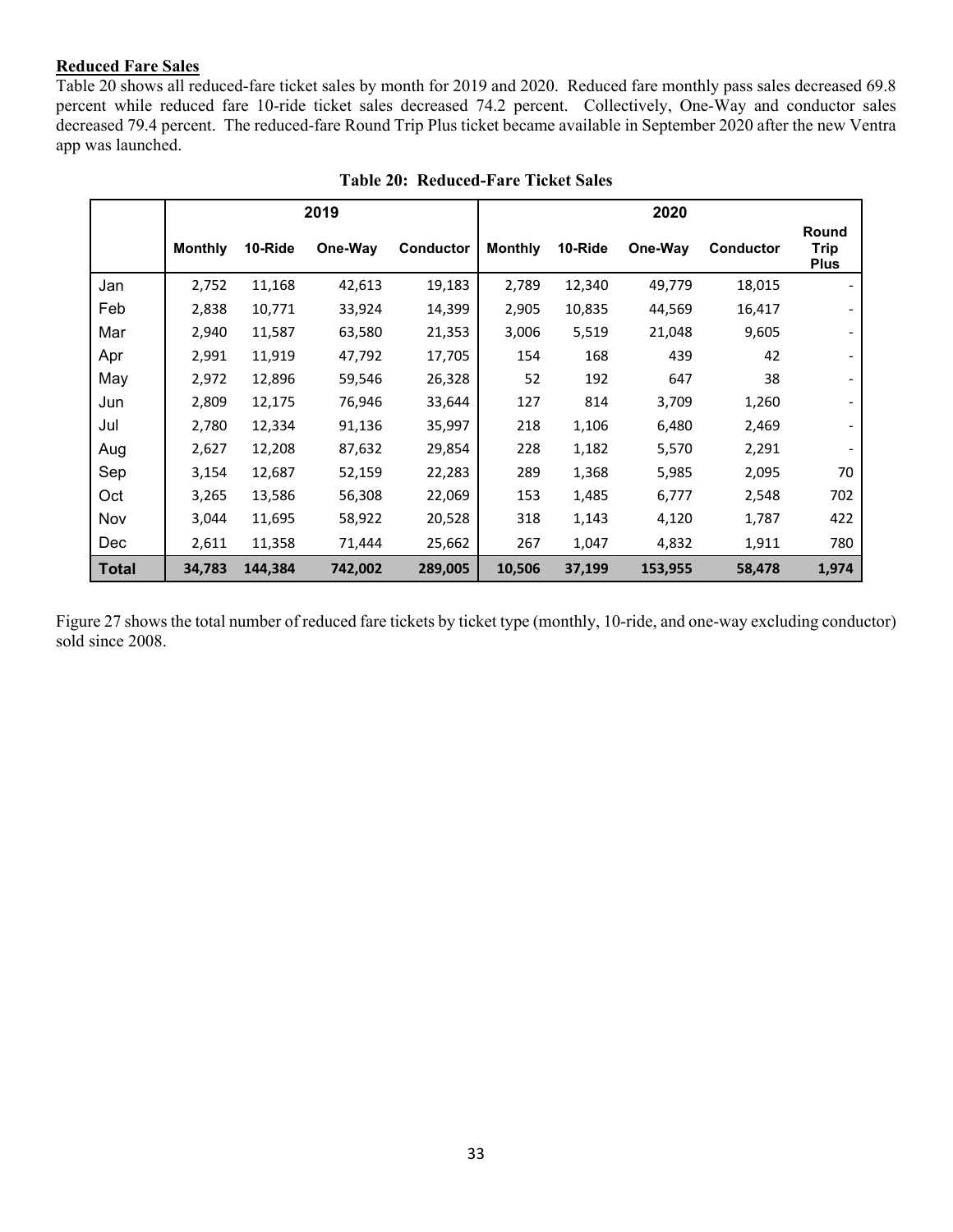

 **Figure 27: Reduced Fare Ticket Sales by Type\*** 

\*Includes all eligible and ineligible reduced-fare rides for reimbursement and does not include conductor or group sales

#### **Mobile Ticketing Adoption**

The Ventra App was launched in November 2015. Fare collection was not active in April and May of 2020, but riders were still able to purchase tickets through the mobile app. A new version of the Ventra app was released in September. Mobile ticketing adoption reached an all-time high of 59.8 percent in October 2020, and averaged 57.3 percent for the year. Figure 28 shows the percentage of total tickets purchased using the app. Table 21 shows mobile ticketing adoption by ticket type. Table 22 shows percent of ticket sales by ticket type.



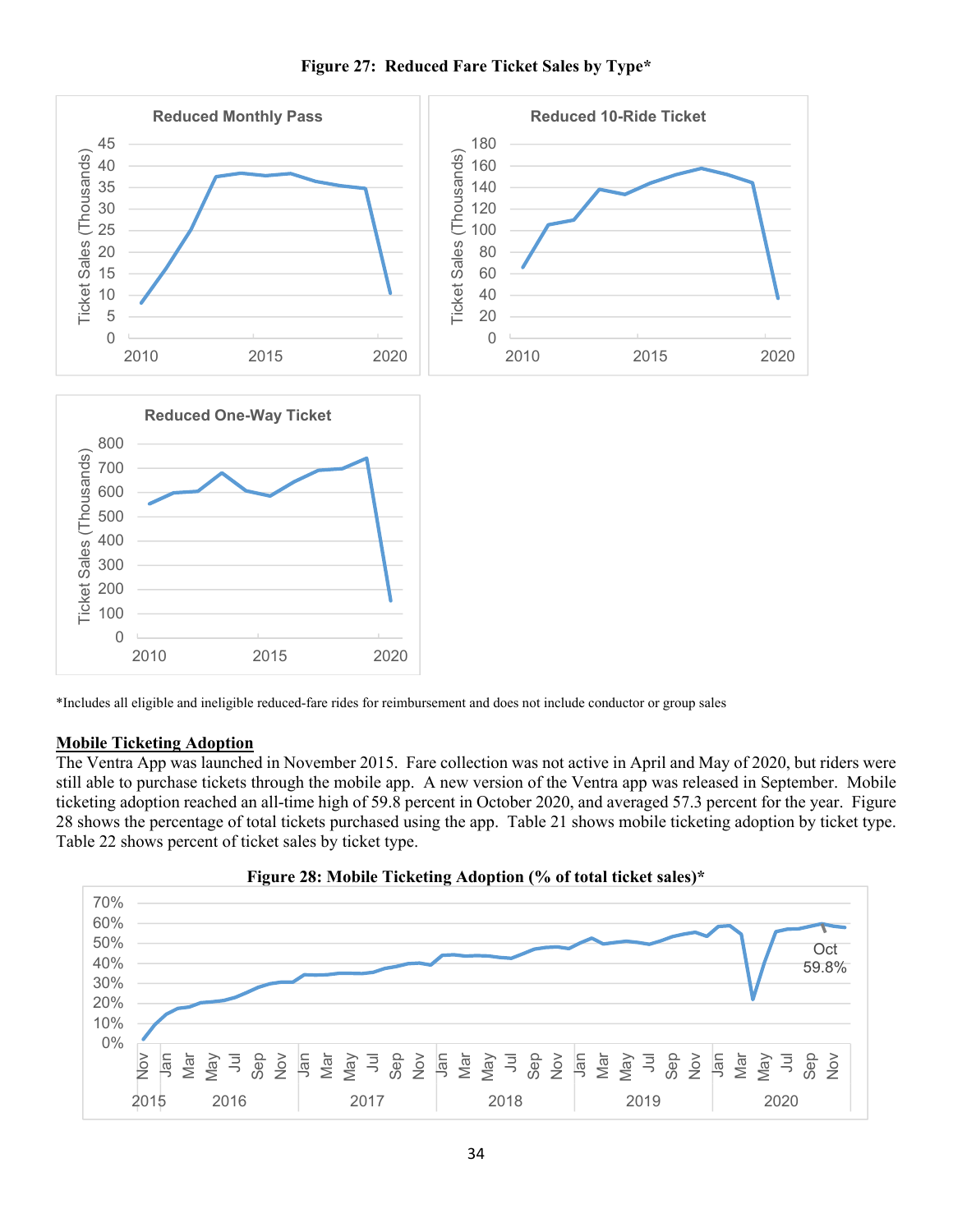\*Fare collection was inactive in April and May 2020. However, customers were still able to purchase tickets.

| <b>Month</b> | <b>Monthly</b><br><b>Pass</b> | 10-Ride<br><b>Ticket</b> | One-Way<br><b>Ticket</b> | Weekend/Special<br><b>Event Pass</b> | <b>Round Trip Plus</b> |
|--------------|-------------------------------|--------------------------|--------------------------|--------------------------------------|------------------------|
| Jan          | 28,038                        | 113,485                  | 413,004                  | 25,405                               |                        |
| Feb          | 33,020                        | 92,367                   | 367,991                  | 28,106                               |                        |
| Mar          | 33,817                        | 45,231                   | 186,876                  | 11,710                               |                        |
| Apr          | 568                           | 1,881                    | 6,107                    | 439                                  |                        |
| May          | 212                           | 1,560                    | 8,517                    | 1,393                                |                        |
| Jun          | 443                           | 4,582                    | 26,963                   | 22,611                               |                        |
| Jul          | 887                           | 4,909                    | 39,264                   | 35,134                               |                        |
| Aug          | 883                           | 4,659                    | 38,321                   | 34,294                               |                        |
| Sep          | 1,083                         | 5,237                    | 39,516                   | 38,142                               | 428                    |
| Oct          | 1,557                         | 7,168                    | 47,685                   | 42,434                               | 4,628                  |
| Nov          | 1,379                         | 4,881                    | 34,814                   | 29,826                               | 3,108                  |
| <b>Dec</b>   | 1,051                         | 5,399                    | 34,683                   | 30,177                               | 3,793                  |
| <b>Total</b> | 102,938                       | 291,359                  | 1,243,741                | 299,671                              | 11,966                 |

**Table 21: Mobile Ticket Sales by Ticket Type (2020)** 

**Table 22: Mobile Adoption: Percent of Ticket Sales by Ticket Type (2020)** 

| <b>Month</b>    | <b>Monthly</b> | 10-Ride | One-Way | Weekend/<br><b>Special</b><br>Event* | Round<br><b>Trip Plus</b> | <b>All Tickets</b> | <b>All Rides</b> |
|-----------------|----------------|---------|---------|--------------------------------------|---------------------------|--------------------|------------------|
| Jan             | 35.6%          | 68.0%   | 60.1%   | 42.7%                                | -                         | 58.5%              | 21%              |
| Feb             | 39.6%          | 66.1%   | 60.6%   | 49.6%                                | ۰.                        | 58.8%              | 26%              |
| Mar             | 40.1%          | 61.6%   | 58.1%   | 40.2%                                | Ξ.                        | 54.6%              | 48%              |
| Apr             | 2.3%           | 26.7%   | 69.5%   | 63.3%                                | -                         | 22.0%              | 14%              |
| May             | 2.1%           | 30.9%   | 71.9%   | 71.2%                                | Ξ.                        | 40.4%              | 12%              |
| Jun             | 6.3%           | 48.2%   | 57.0%   | 66.8%                                | Ξ.                        | 55.9%              | 26%              |
| Jul             | 15.0%          | 49.9%   | 56.3%   | 63.9%                                | Ξ.                        | 57.1%              | 28%              |
| Aug             | 17.3%          | 51.3%   | 56.5%   | 63.0%                                |                           | 57.3%              | 27%              |
| Sep             | 22.9%          | 51.8%   | 56.8%   | 64.3%                                | 100.0%                    | 58.5%              | 29%              |
| Oct             | 38.6%          | 56.7%   | 56.0%   | 63.7%                                | 100.0%                    | 59.8%              | 39%              |
| Nov             | 30.4%          | 56.0%   | 56.4%   | 61.9%                                | 100.0%                    | 58.6%              | 36%              |
| Dec             | 28.7%          | 57.0%   | 54.7%   | 61.2%                                | 100.0%                    | 58.0%              | 35%              |
| 2020<br>Average | 32.6%          | 63.2%   | 59.2%   | 58.2%                                | 100.0%                    | 57.3%              | 21%              |

\*Weekend and Special Event includes the All Day Pass.